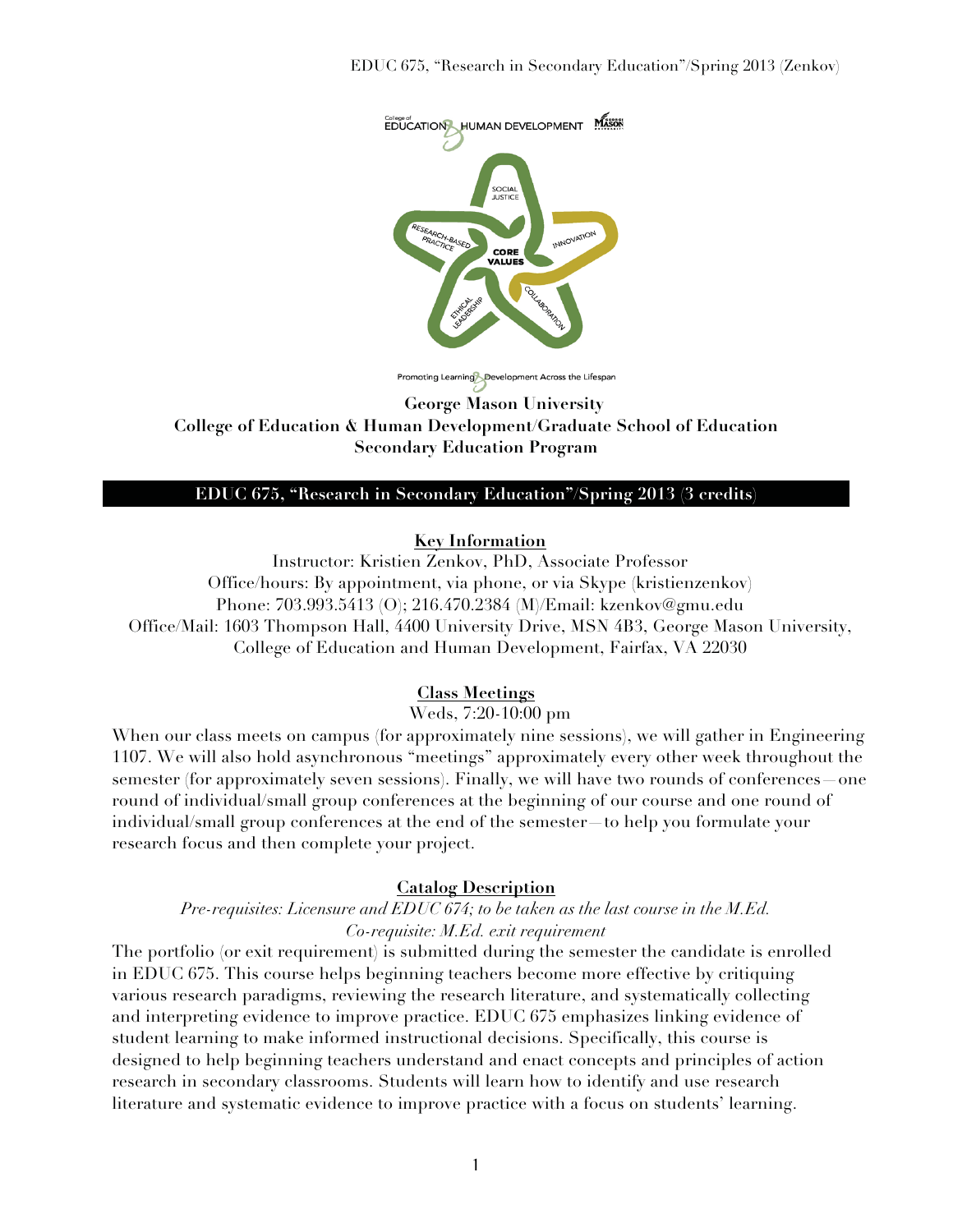*Note: This course requires that you have access to a classroom or appropriate research site to conduct your research. If you do not have your own classroom, you will need to let me know during our first class. I will suggest alternative arrangements that have been used successfully in the past.* 

## **Relationships to Professional Standards**

By the end of this course students will demonstrate an understanding and application of subject area standards aligned with the National Content Standards and identified by their Specialized Professional Association (SPA):

- Social studies teachers: National Council for the Social Studies, http://www.ncss.org/
- English teachers: National Council of Teachers of English, http://www.ncte.org/
- Math teachers: National Council of Teachers of Mathematics, http://www.nctm.org/
- Science teachers: National Science Teachers Association, http://www.nsta.org/

Students should also have an understanding of and be able to apply the teaching and learning standards as outlined by the Interstate New Teacher Assistance and Support Consortium (INTASC):

• www.ccsso.org/Documents/2011/InTASC\_Model\_Core\_Teaching\_Standards\_2011.pdf Finally, students should be aware of the skills framework of the Partnership for 21st Century Skills and the professional guidelines offered by the National Board for Teaching Standards:

- www.p21.org/overview/skills-framework
- http://www.nbpts.org/the\_standards/the\_five\_core\_propositio

## **CEHD Core Values**

The conceptual framework of the College of Education and Human Development (CEHD) is oriented around five core values: collaboration, ethical leadership, innovation, research-based practice, and social justice. This course supports these values by providing students with learning experiences that necessitate collaboration; providing students opportunities to reflect on their teaching and leadership roles in classroom and school contexts; calling on them to develop and participate in innovative research-based practice; and requiring on students to reflect on their pedagogies in light of social justice issues. These Core Values are aligned with course outcomes as described below.

## **Course Outcomes and Objectives**

This course is designed to enable students to:

- 1) demonstrate an understanding of the process and components used in action research by conducting and assessing a chosen scholarly inquiry situated in their classroom and impact on students' learning (research-based practice; innovation)
- 2) prepare a research proposal which makes explicit links between theory and practice (research-based practice)
- 3) examine ethical considerations when conducting action research (research-based practice; social justice)
- 4) conduct action research which includes: research question(s), research proposal; review of related literature; methods; data collection/analysis; findings; discussion of impact on students, teacher, and education field (research-based practice)
- 5) participate in critical and collaborative inquiries to gain multiple perspectives in interpreting research and for validation and peer review of research (collaboration; ethical leadership)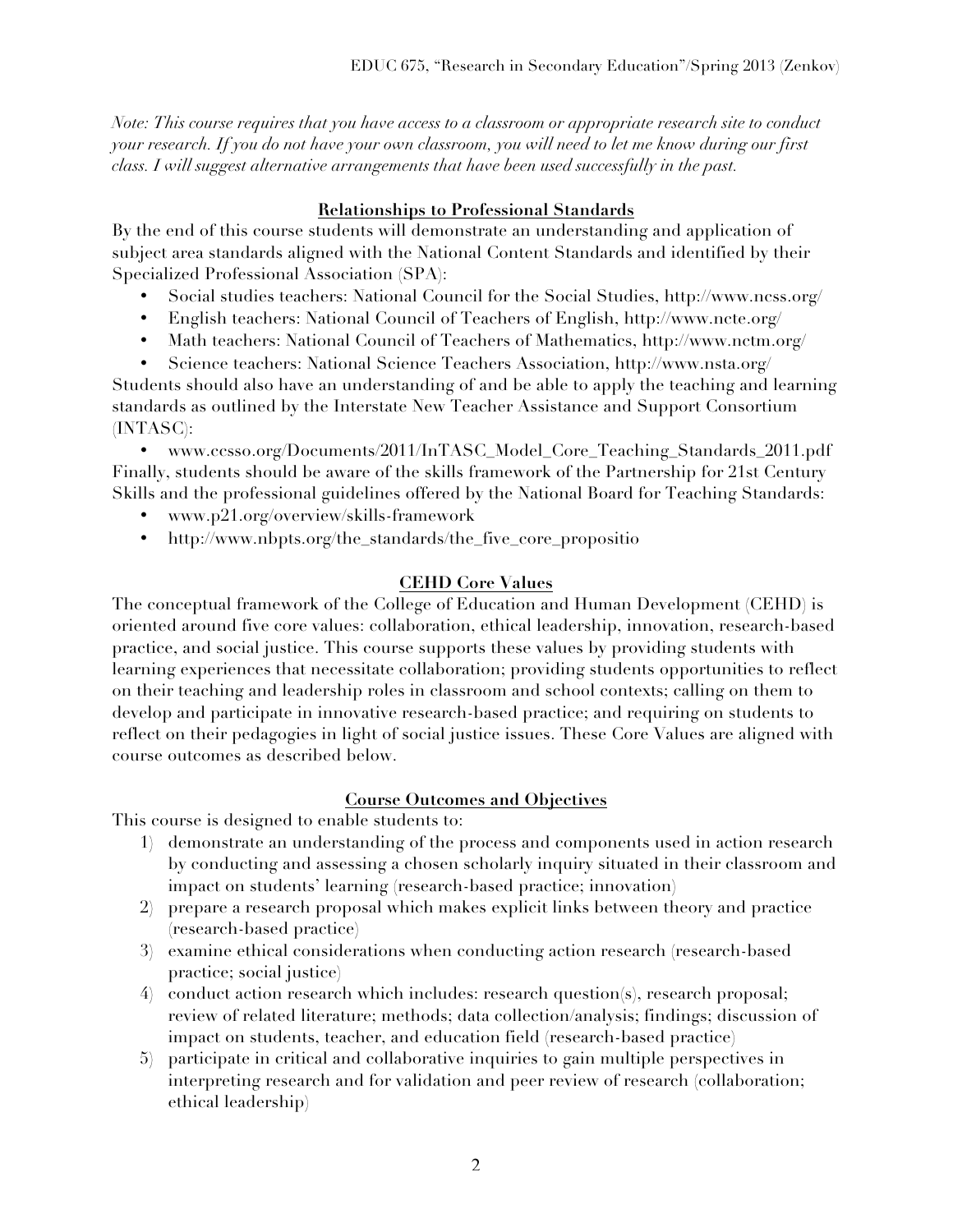- 6) demonstrate integration of national and state standards for content and pedagogy as related to their research question(s) by reflecting on their own teaching practice and its impact on students' learning (SPA standards respective to students' discipline)
- 7) demonstrate skills in the application of technology and use of resources in action research (innovation)

Students will achieve these outcomes through the following objectives:

- 1) Prepare a research proposal that includes the research context, a problem statement, a research question and outcomes, and a data collection plan which makes explicit links between theory and practice. Students will brainstorm (in whole class and small group settings), give peer feedback online, self-reflect, and post a viable plan to conduct a research study in the classroom. Students will access resources and references, and conduct a review of the literature online. The proposal will be judged on its viability and level of practical application, given the time constraints of the semester.
- 2) Conduct an action research project in a local school or classroom. Students will prepare all data collection instruments to conduct the study. Prior to implementation, data collection instruments will be peer and instructor reviewed in online and/or faceto-face discussion forums. Students will be assigned to research teams that will troubleshoot and provide support as data is collected. Results will be shared and students will provide feedback to each other on the presentation and interpretation of data.
- 3) Review professional strengths and weaknesses of the action research process through peer review and self-assessment. Students will participate in weekly on-line and/or face-to-face discussions of their progress throughout the research process.
- 4) Write an action research report (using APA format) that includes the context for the study, research question(s) and outcomes, a review of related literature, methodology, data collection/analysis, implications, limitations, and an action plan. Students will review example research reports from prior semesters. Students will post drafts of their complete report and its sections on Blackboard for peer and instructor review and feedback using the rubric used to assess the report. Students will present a summary of their report to their peers in brief in-class presentations and a poster session format at the end of the semester.
- 5) Prepare and defend a Best Practices Showcase of artifacts/reflections related to student learning and effective teaching, with reflections that indicate how the artifacts demonstrate mastery of the INTASC standards and reflect on your growth and professional development throughout the secondary education masters program. A rubric will be used to assess the Best Practices Showcase. Presentations of the Best Practices Showcase will be conducted at the end of the semester in a conference for your peers, local educators, and professors in the CEHD.

## **Course Delivery**

The primary purpose of this course is for you to learn how to conduct action research and apply it in your classroom in order to improve your teaching and your students' learning. Throughout the course, you will complete activities that you will later be able to insert—some almost verbatim—into your final action research report. This course is approximately 50% face-to-face and 50% on-line and is considered a hybrid course. This course is student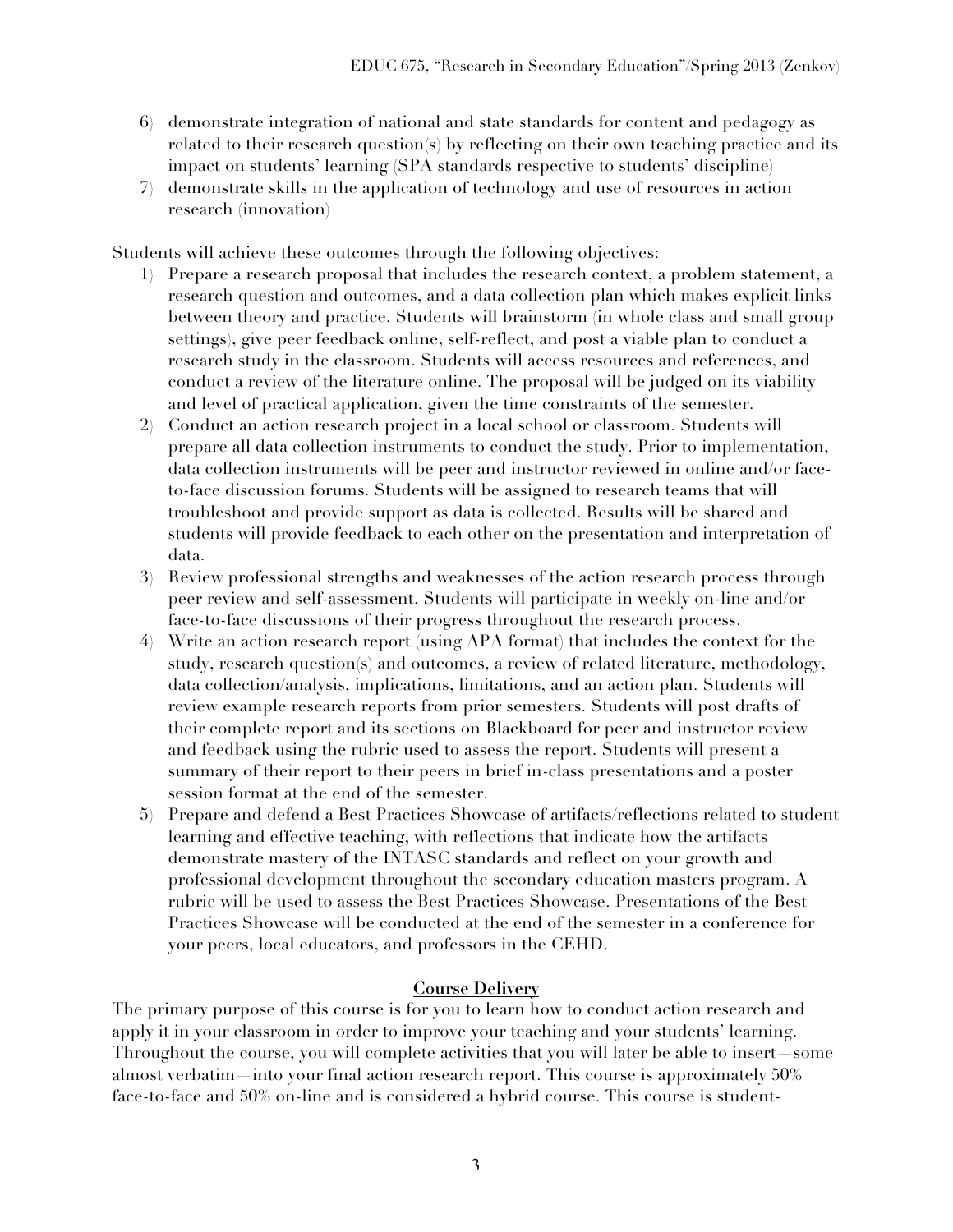centered and will be conducted using a project-based approach. Your research questions and methodology will be the focus of the course and will drive readings, classroom discussions, peer review activities, reflections, and the action research project that you complete. The purpose of the discussions and peer review sessions will be to support completion of our action research projects and provide opportunities for us to learn about and analyze methods and techniques of action research. You will have the opportunity to construct knowledge and critically reflect on the research process as you complete the action research proposal and report, and then prepare your "Best Practices Showcase" presentation for graduation.

The course will be delivered through a variety of on-line, face-to-face, and individualized instructional approaches. On-line sessions will be conducted in an asynchronous format, but you will be expected to post your own reflections and assignments and respond to peers' and instructors' postings and feedback by the end of each designated class week (midnight US eastern standard time each Tuesday). During class meetings there will be large group, small group, and individual activities. Online classes are considered regular instructional time and the assignments given are the equivalent of a full in-class session. The on-line classes involve research, use of professional web sites, discussions (during specified timeframes), peer review, email with the instructor and classmates, readings, writing reflections, and other assignments. GMU's BlackBoard course framework will be used regularly throughout the course. Your GMU email address is required for communication with the course instructor and must be active by the first week of class. Please inform me of any accessibility problems the first day of class.

Participants conduct independent research, as well as communicate with each other and the instructor via electronic media. In general, we will engage in four activities during our time together:

- 1. Mini-lectures, activities, and discussions related to research methods led by the instructor and supported by the course text and other selected readings
- 2. Discussions of the week's readings led by the instructor and course participants
- 3. Research and "Focus Session" group meetings in which students concentrate on selected readings and provide feedback and support for each others' writing and research processes
- 4. Individual, small group, and whole group meetings to discuss research efforts

Please note that because you have much to learn from each other, and because teaching is often a collaborative effort, you will frequently work in groups. This will give you a chance to share ideas, be exposed to a range of perspectives and experiences, and support each other as you continue to develop your teaching and researching skills.

### **Course Overview**

Teachers are often encouraged to implement "research-based" practices, required to attend workshops where research findings are presented, provided with lists of books that synthesize research, and asked to suggest changes in practice based on the implications of research. Although these practices have their usefulness, the assumption implicit in much of the discourse surrounding educational research is that teachers are *consumers* and/or *objects* of research, rather than *producers* of research. The past two decades have seen a growing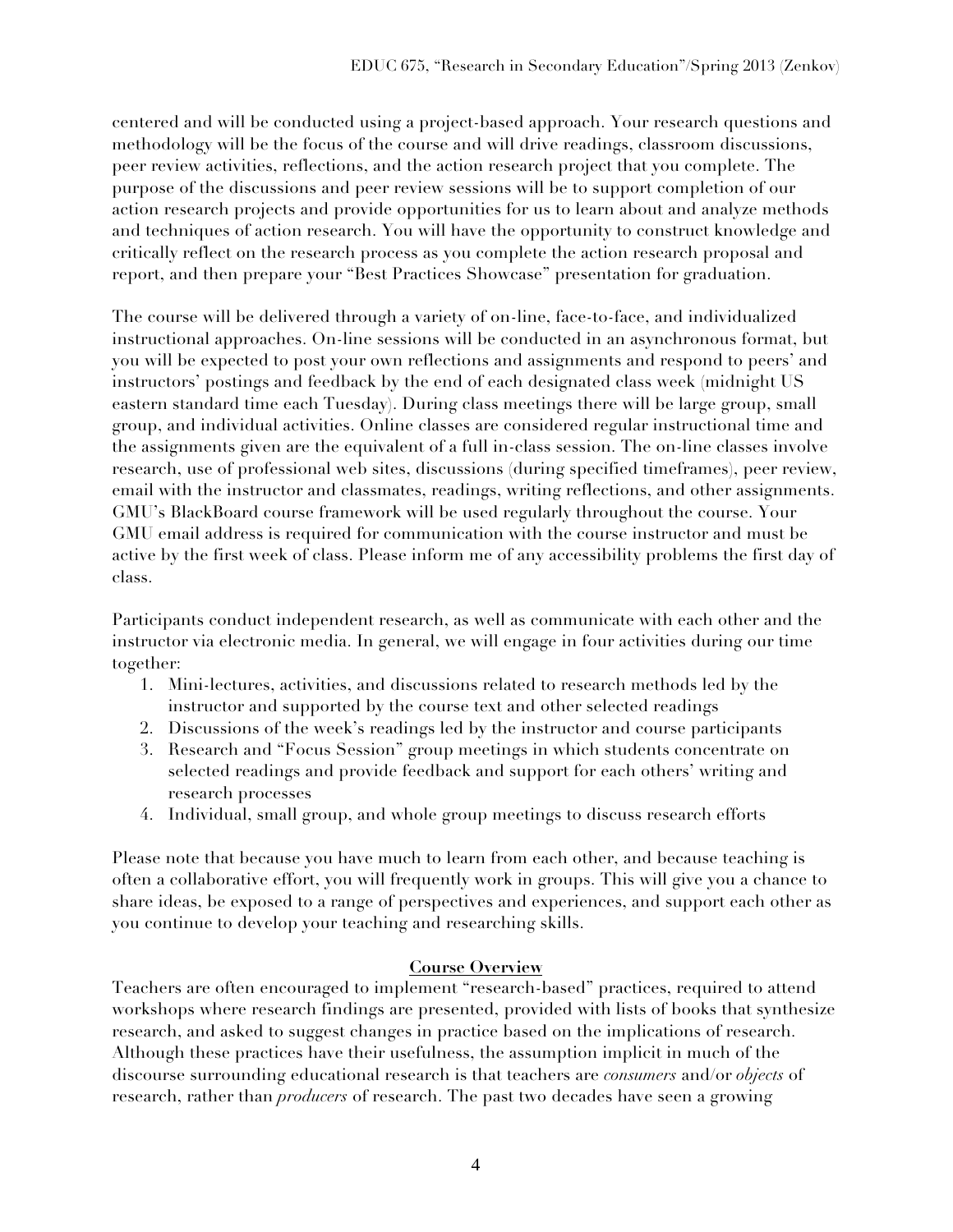movement to upend those assumptions through an emphasis on the importance of action research. Thus, the research and theory we will read and the methodologies with which we will engage are those associated with "action research" (i.e., research conducted by teachers for professional purposes). Action research positions teachers as *producers* of knowledge professionals who can learn about and improve their practice by studying important questions that grow from their own experiences and observations.

This class is designed to support you in using and building on the ideas and content you have encountered in your previous coursework. Most importantly, the course assists you as you consider ways to better support children and youth. In other words, your current and future students are at the center of our work. Toward these ends, the course requires you to conceptualize, design, and begin to implement an original research project in your school/classroom. Only if we attempt to live these action research (also called "teacher research" and "practitioner research") processes in this course will you be able to use them eventually in your own teaching practices. Thus, for every activity in this course, you must act and study with multiple lenses—as a student, teacher, and advocate. Although the work required to achieve these goals is intensive, the course is designed to provide you with much support. You will need to hit the ground running, starting your research project early, and working on it steadily. Through our readings, we will explore research methodologies, analyses of the history and impact of action research, and the efforts of other action researchers. Our readings and discussions will help you develop your own rationale and "road map" for your inquiry project. We will dig into readings together, write often and share our writing with one another, and support each other in our research goals.

### **Instructor Introduction and Theoretical Framework**

I believe that the best teachers know themselves as literate people in the broadest sense. I will ask you also to know yourselves as professionals with a variety of literacies, including those of photographers, visual sociologists, and community constituents. Teachers and those who work with children and youth must be resilient individuals who are willing to take risks to let school literacies matter to themselves, their students, and the broader community. I will expect you to be your best, brightest, most thoughtful, and most creative selves. I intend that this course will be one that you remember, and that you will care passionately about the work we do. I will have uncompromising professional standards for your behavior, participation, and openness. At the same time, I will do everything possible to ensure that you meet these standards. My hope is that we will experience much intellectual camaraderie, engaging discussion, and laughter as we proceed. I encourage you to take risks and celebrate the risks taken by your colleagues.

I bring the perspectives of a veteran teacher and teacher educator, as well as the points of view of a community activist and artist. I approach all educational experiences with the goal of helping students to learn to be active, creative, "real world" members of a just society. It is important for us as educators to approach our teaching with a simultaneously critical and creative perspective: when we assess current teaching practices, we also begin to develop new ones. I offer an explicit critique of schooling: as a classroom teacher with more than fifteen years experience, an active scholar, and an advocate for children and youth and schools, playing a critical role is my right and responsibility. It is my hope that you will take on this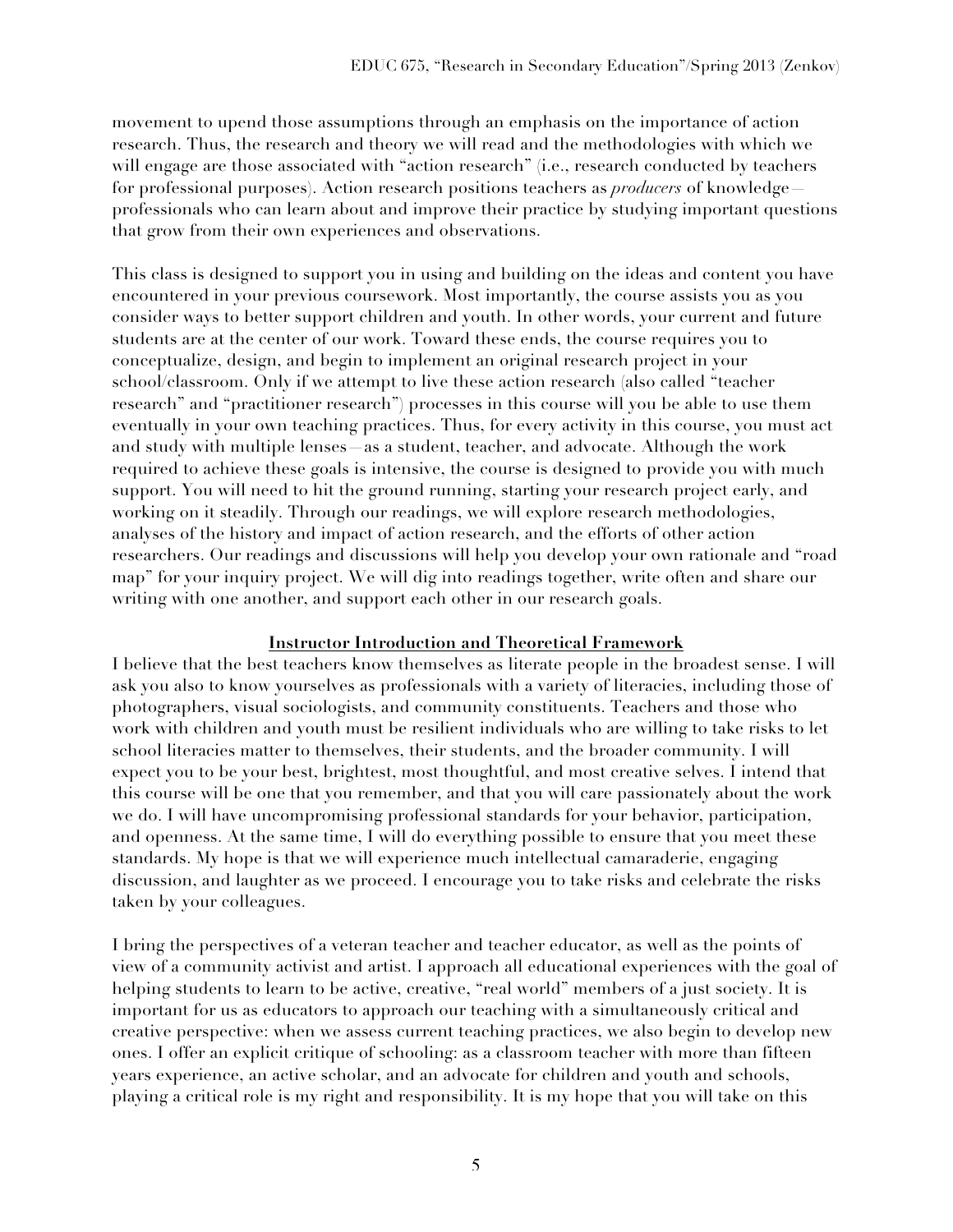same role. Perhaps most importantly to you, I have spent my school and university teaching career working across school and university settings with a wide range of children and youth, so I am confident that I will be able to support you in this class. Finally, much as you as university students must be concerned with your own development and others' assessments of your class efforts, I am committed to my growth as a teacher and teacher educator. I will ask for your support in my research as I study your learning and your use of visual tools in your research processes.

I will ask you to think of the teaching strategies we use in class and that you plan to use as research interventions in your own classroom in three categories, which are framed by an assessment-driven, "backwards" design:

- 1) "Ways Out": What is the student's "way out" of the text or activity with which you are asking them to engage? That is, what artifacts and demonstrations will the student complete to exhibit her/his comprehension of the key ideas that they are encountering? How will you assess students' knowledge, skills, and attitudes? How will students demonstrate their retention of and relationship to the material?
- 2) "Ways In": What is the student's "way in" to this text or activity? That is, how are you approaching the student's natural interests in or motivations for this assignment? Think about how you might use the student's existing "literacies" to do this. What specific strategies will you use?
- 3) "Ways Through": What are students' "ways through" this text or activity? That is, what strategies and tools are you giving students to make sense of and understand the sources you're using with this assignment? How will students translate the material into their own terms?

## **College of Education and Human Development Statements of Expectations and Resources**

The Graduate School of Education (GSE) expects that all students abide by the following:

- Students are expected to exhibit professional behavior and dispositions. See **http://gse.gmu.edu/facultystaffres/profdisp.htm** for a listing of these dispositions.
- Students must follow the guidelines of the University Honor Code. See **http://oai.gmu.edu/honor-code/** for the full honor code.
- All students must follow the university policy for Responsible Use of Computing. [See **http://universitypolicy.gmu.edu/1301gen.html**].
- - Students with disabilities who seek accommodations in a course must be registered with the Mason Office of Disability Services (ODS) and inform the instructor, in writing, at the beginning of the semester. [See **http://ods.gmu.edu**].
- - Counseling and Psychological Services (CAPS) offers a wide range of services to students that are provided by a staff of professional counseling and clinical psychologists, social workers, and counselors. The Center provides individual and group counseling, workshops, and outreach programs – experiences to enhance a student's personal and academic performance. [See **http://caps.gmu.edu**].
- - All communication from the university, college, school, and program will be sent to students through their Mason e-mail account only. Students are responsible for the content of university communication sent to their Mason e-mail account and are required to activate their account and check it regularly.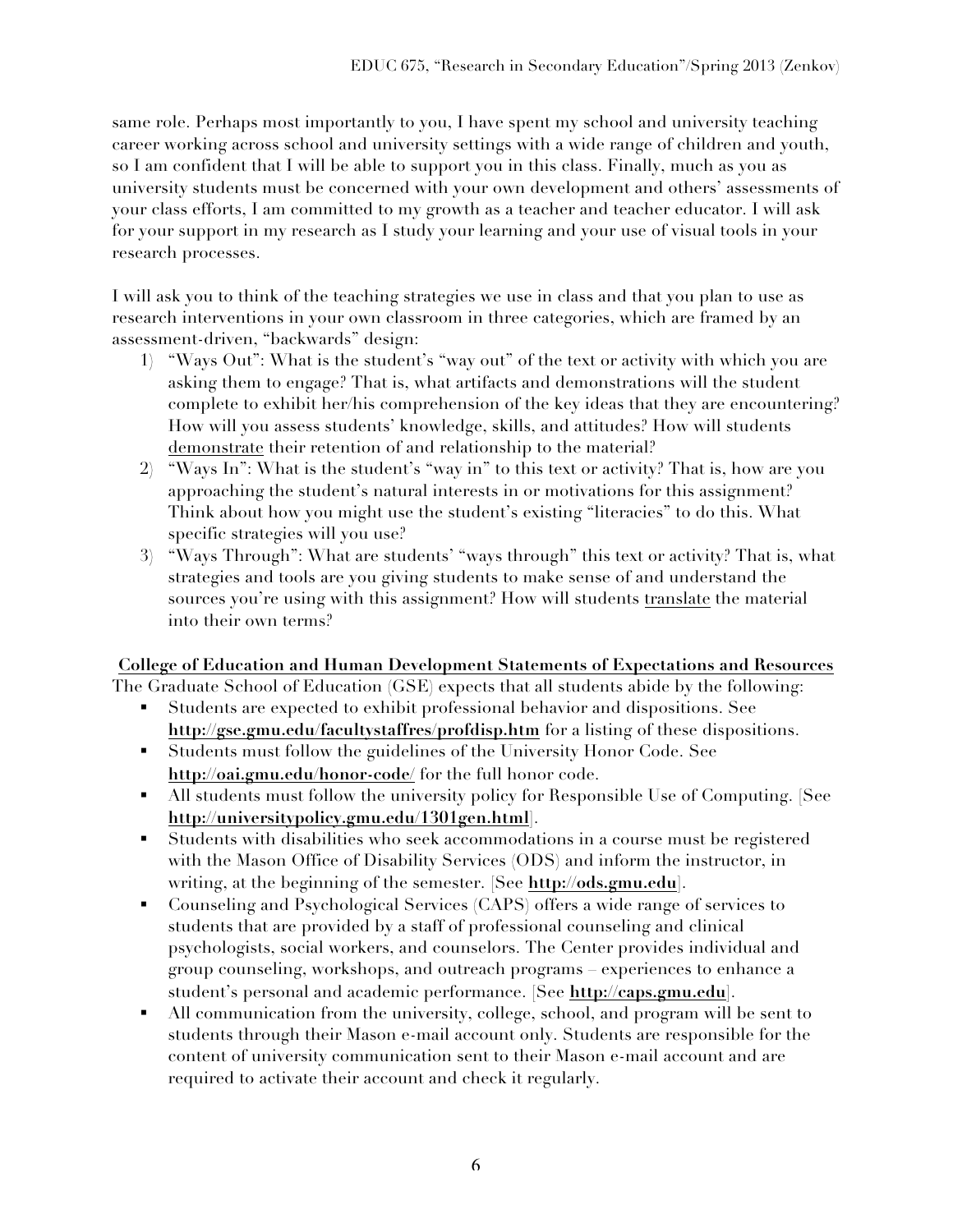- University policy states that all sound emitting devices shall be turned off during class unless otherwise authorized by the professor.
- - For additional information on the College of Education and Human Development, Graduate School of Education, please visit our website: http://gse.gmu.edu/.

## **Emergency Notification**

The university utilizes a communication system to reach all students, faculty, and staff with emergency information (e.g., in case of severe weather). You can be sure that you are registered with the Mason Alert system by visiting **https://alert.gmu.edu**. An emergency poster can also be found in each Mason classroom. Information about Mason emergency response plans can be found at **http://cert.gmu.edu/**.

### **Human Subjects Research Review Process**

Any research or action research that will be publicly disseminated must have prior approval of the GMU Human Subjects Review Board (HSRB). Inquiry/action research that is used solely for the purpose of studying pedagogical aspects may be conducted without additional permission but cannot be disseminated. Detailed information on what is involved in submitting a proposal to the Review Board is available from the following web site: **http://www.gmu.edu/research/ORSP/index.html**.

## **Required Texts and Materials**

- Ewaida, M. (2008). *Hearing their own voices: The effects of using multicultural literature with English language learners.* Unpublished masters action research project. Note: This paper will be provided electronically.
- Flegal, J. (2012). *The power of choice: Examining motivation and engagement in the ESL classroom*. Unpublished masters action research project. Note: This paper will be provided electronically.
- Groves, M. (2011). *Readers theater: The path to reading enjoyment and comprehension*. Unpublished masters action research project. Note: This paper will be provided electronically.
- Mazan, A. (2012). *Reading to write: Using narratives to increase students' motivation to write*. Unpublished masters action research project. Note: This paper will be provided electronically.
- Mills, G.E. (2011). *Action research: A guide for the teacher researcher* (4th ed.). Upper Saddle River, NJ: Person Education, Inc, Merrill Prentice Hall. ISBN: 978013700314-3.
- Marcus-Nazlica, A. (2011). *The not-so-end result: An action research study on using informative assessment to assist students in their learning.* Unpublished masters action research project. Note: This paper will be provided electronically.
- Sharp, R. (2012). *Learn with your friends: Literature circles with English Language Learners in Africa*. Unpublished masters action research project. Note: This paper will be provided electronically.
- Tumolo, M. (2011). *Interactive storytelling: A classroom case study.* Unpublished masters action research project. Note: This paper will be provided electronically.
- Vimont, D. (2011). *Listen, pause, echo: Improving reading fluency and expressiveness using videobased assisted repeated reading.* Unpublished masters action research project. Note: This paper will be provided electronically.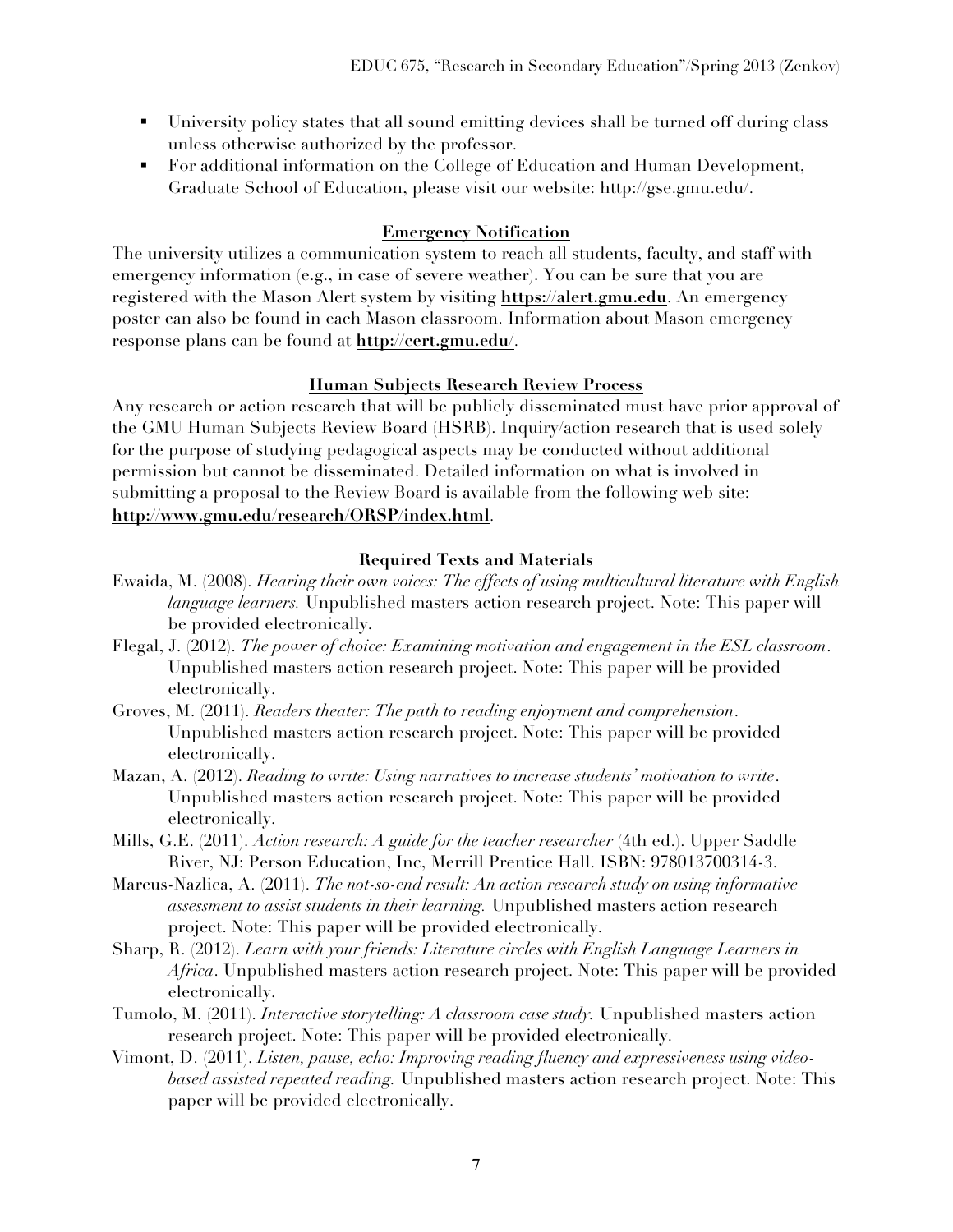Zenkov, K. & Harmon, J. (2009). Picturing a writing process: Using photovoice to learn how to teach writing to urban youth. *Journal of Adolescent and Adult Literacy, 52*(7), 575-584*.* Note: This article will be provided electronically.

Additional readings available on-line and/or in class; we may substitute other teacher research projects for those listed above, but these will also be provided electronically and free-ofcharge. Students may be required to purchase a standard-sized poster or display board for the "Best Practices Showcase." You will also need access to a digital camera and a computer (with web, email, and printing privileges).

#### **Recommended Texts**

American Psychological Association (2009). *Publication manual (6th Ed.)*. Washington, DC: American Psychological Association

*Note: APA guidelines are available online at http://owl.english.purdue.edu/owl/resource/560/01/* 

#### **Resources**

#### *Articles and Books*

- Arhar, J., Holly, M. & Kasten, W. (2001). *Action research for teachers: Traveling the yellow brick road*. Upper Saddle River, New Jersey: Merrill Prentice Hall.
- Bell, J. (1993). *Doing your research project: A guide for first-time researchers in education and social science.* Buckingham, England: Open University Press.
- Biancarosa, G. & Snow, C.E. (2004). *Reading next—A vision for action and research in middle and high school literacy: A report from the Carnegie Corporation of New York*. Washington, DC: Alliance for Excellent Education, 12.
- Burnaford, G., Fischer, F. & Hobson, D. (1996). *Teachers doing research: Practical possibilities.* Mahwah, NJ: Lawrence Erlbaum Associates.
- Carlisle, L.R., Jackson, B. & George, A. (2006). Principles of social justice education: The social justice education in schools project. *Equity & Excellence in Education 39,* 55-64.
- Children's Defense Fund. (2008). *The state of America's children yearbook*. Available: www.childrensdefense.org/ac2001/Acol.ASP**.**
- Chiseri-Strater, E. & Sunstein, B. (2006). *What works? A practical guide for teacher research.*  Heinemann. Note: Intro and sample chapter can be found at http://books.heinemann.com/shared/onlineresources/E00713/chapter9.pdf and ordered on-line at http://books.heinemann.com/products/E00713.aspx**.**
- Cochran-Smith, M., Lytle, S.L (1999). The teacher research movement: A decade later. *Educational Researcher, 28*(7), 15-25.
- Costa, A. and Kallick, B. (1993). Through the lens of a critical friend. *Educational Leadership, 51*(2), 49-51.
- Cook-Sather, A. (2009). *Learning from the student's perspective*: *A methods sourcebook for effective teaching.* Boulder, CO: Paradigm Publishers.
- Courtland, M.C., & Gambell, T.J. (1994)*. Curriculum Planning in the Language Arts K-12: A Holistic Perspective*. North York, Ontario: Captus Press.
- Duncan-Andrade, J. (2005). Toward teacher development for the urban in urban teaching. *Teaching Education, 15*, 339-350.
- Ewald, W. (2001). *I wanna take me a picture: Teaching photography and writing to children*. Boston: Center for Documentary Studies/Beacon.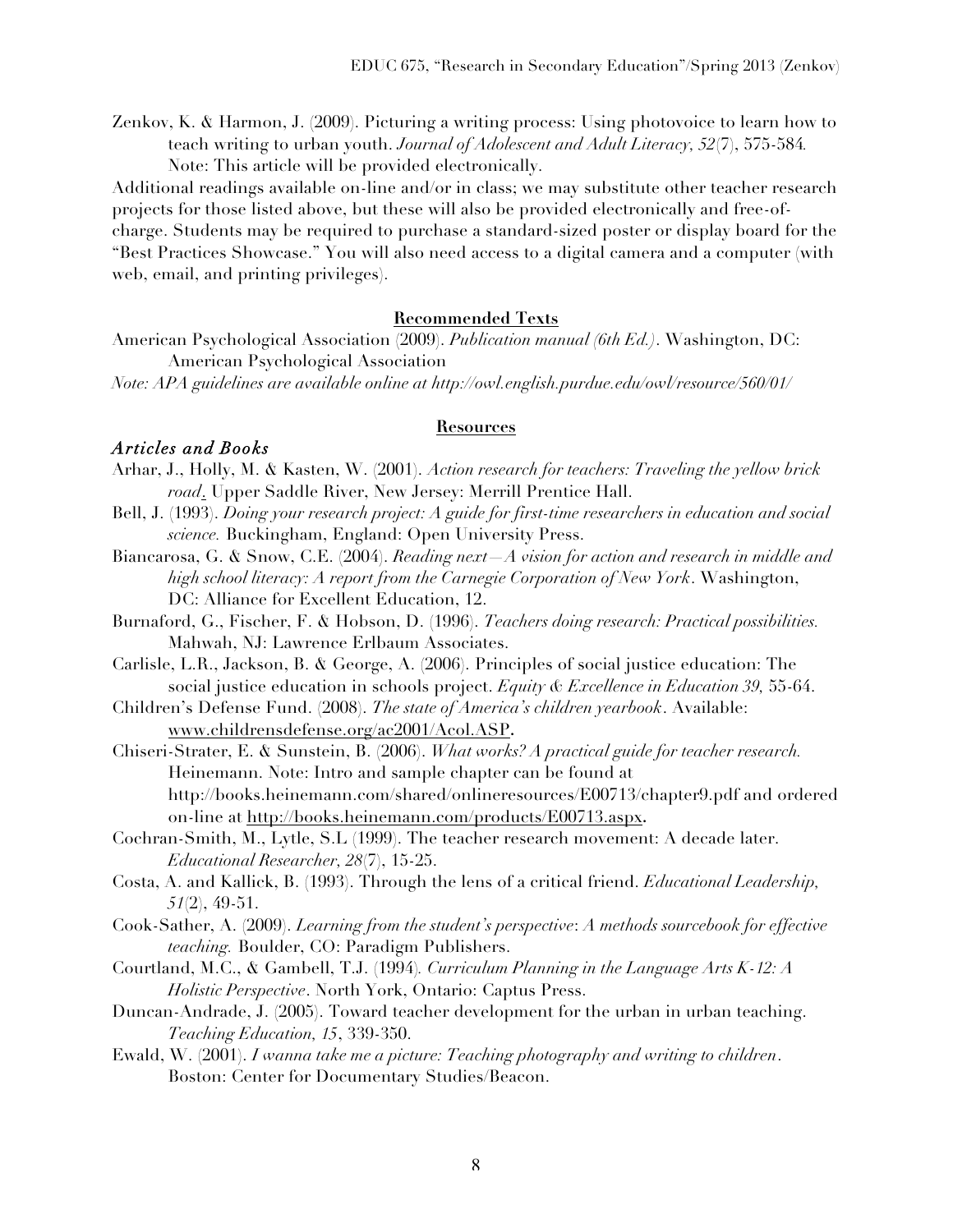- Falk, B. & Blumenreich, M. (2005). *The power of questions: A guide to teacher and student research.*  Portsmouth, NH: Heinemann.
- Freeman, D. (1998). *Doing teacher research: From inquiry to understanding*. Toronto, Canada: Heinle & Heinle Publishers.
- Goodnough, K. (2001). Teacher development through action research. *Action in teacher education, 23*(1), 37-46.
- Greely, K. (2000). *Why fly that way?: Living community and academic achievement.* NY: Teachers College.
- Hanks, R.S. & Ponzetti, J.J. (2004). Family studies and intergenerational studies: Intersections and opportunities. *Journal of Intergenerational Relationships, 2*(3/4), 5-22.
- Herrell, A. & Jordan, M. (2007). *Fifty strategies for training English language learners*. Upper Saddle River, NJ: Pearson/Merrill/Prentice Hall.
- Hopkins, D. (1993). *A teacher's guide to classroom research.* Buckingham, England: Open University Press.
- Hubbard, R. & Power, B. (1999). *Living the questions: A guide for teacher researchers.* NY: Stenhouse Publishers.
- Jones, S. (2006). *Girls, social class, and literacy: What teachers can do to make a difference*. Portsmouth, NH: Heinemann.
- Kagan, D.M. (1993). *Laura and Jim and what they taught me about the gap between educational theory and practice.* NY. State University of New York Press.
- Kosnik, C., Beck, C., Freese, A.R., & Samaras, A.P. (Eds.), (2006). *Making a difference in teacher education through self-study: Studies of personal, professional, and program renewal*. Dordrecht, The Netherlands: Springer.
- Ladson-Billings, G. (2006). From the achievement gap to the education debt: Understanding achievement in US schools. *Educational Research, 35*(7), 3-12.
- Leedy, P.D., and Ormrod, J.E. (2001). *Practical research: Planning and design.* Upper Saddle River, NJ: Merrill.
- Lucas, T. & Villegas, A.M. (2003). *Educating culturally responsive teachers: A coherent approach*. Albany, NY: State University of New York Press.
- Macintyre, C. (2000). *The art of action research in the classroom.* London: David Fulton Publishers.
- MacLean, M. & Mohr, M. (1999). *Teacher-researchers at work.* Berkeley, CA: National Writing Project.
- Mahiri, J. (Ed). (2004). *What they don't learn in school: Literacy in the lives of urban youth*. New York: Peter Lang.
- Marquez-Zenkov, K. (2007). Through city students' eyes: Urban students' beliefs about school's purposes, supports, and impediments. *Visual Studies, 22*(2), 138-154.
- Marquez-Zenkov, K., & Harmon, J.A. (2007). "Seeing" English in the city: Using photography to understand students' literacy relationships. *English Journal, 96*(6), 24-30.
- Marzano, R., Pickering, D., & Pollock, J. (2004). *Classroom instruction that works: Research-based strategies for increasing student achievement.* Prentice Hall.
- McNiff, J., Lomax, P., & Whitehead, J. (2003). The main features of action research process. In *You and your action research project.* London and NY: RoutledgeFalmer.
- Mertler, C.A. & Charles, C.M. (2011). *Introduction to educational research* (7th ed.). Boston: Pearson/Allyn & Bacon. ISBN: 013701344-2.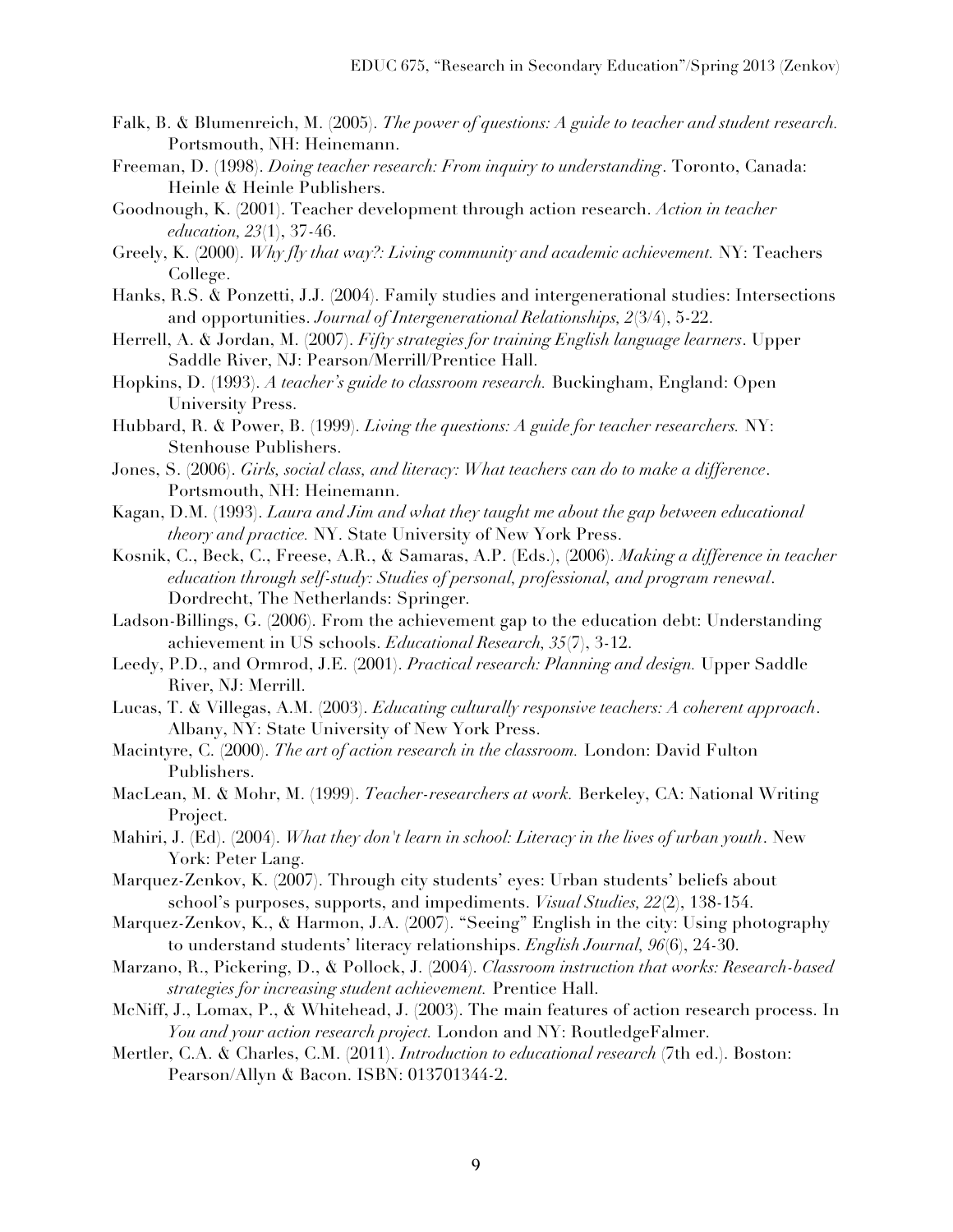- Mitra, D. (2007). Student voice in school reform: From listening to leadership. In D. Thiessen & A. Cook-Sather (Eds.), *International handbook of student experience in elementary and secondary school*. Dordrecht, The Netherlands: Springer Publishers.
- Moje, E.B., & Hinchman, K. (2004). Culturally responsive practices for youth literacy learning. In J. Dole & T. Jetton (Eds.), *Adolescent literacy research and practice* (pp. 331-350). New York: Guilford Press.
- Moje, E.B. (2008). The complex world of adolescent literacy: Myths, motivations, and mysteries. *Harvard Educational Review*, Spring 2008, 107-154.
- Morrell, E. and Duncan-Andrade, J. (2006). Popular culture and critical media pedagogy in secondary literacy classrooms. *International Journal of Learning, 12*, 2005/2006.
- Morrell, E. (2007). *Critical literacy and urban youth: Pedagogies of access, dissent, and liberation*. New York: Routledge.
- Myers, E. & Rust, F. (2003). *Taking action with teacher research*. Heinemann.
- Nieto, S. (2003). *What keeps teachers going?* New York: Teachers College Press.
- Oakes, J. & Lipton, M. (2003). *Teaching to change the world, 2nd ed.* Boston: McGraw Hill.
- Raggl, A. & Schratz, M. (2004). Using visuals to release pupil's voices: Emotional pathways to enhancing thinking and reflecting on learning. In C. Pole (Ed.), *Seeing is believing? Approaches to visual research (Volume 7)*. New York, NY: Elsevier.
- Richardson, L. (1998). Writing: A method of inquiry. In N. Denzin & Y. Lincoln (Eds.). *Strategies of qualitative inquiry* (volume 2). Thousand Oaks: Sage.
- Rodgers, C. (2006). Attending to student voice: The role of descriptive feedback in learning and teaching. *Curriculum Inquiry, 36*(2), 209-237.
- Rogers, R., et al. (2005). Professional development for social transformation: The literacy for social justice research group. *Language Arts, 82*(5), 347-358.
- Sagor, R. (1993). *How to conduct collaborative action research.* Alexandria, VA: Association for Supervision and Curriculum Development.
- Samaras, A. P. (2011). *Self-study teacher research: Improving your practice through collaborative inquiry.* Thousand Oaks, CA: Sage.
- Samaras, A. P., & Freese, A. R. (2006). *Self-study of teaching practices primer.* New York, NY: Peter Lang.
- Samaras, A. P., Freese, A. R., Kosnik, C., & Beck, C. (Eds.) (2008). *Learning communities in practice.* The Netherlands: Springer Press.
- Seidman, I. (1998). *Interviewing as qualitative research: A guide for researchers in education and the social sciences.* New York: Teachers College Press.
- Singer, Jessica. (2006). *Stirring up justice: Writing and reading to change the world*. Portsmouth, NH: Heinemann. ISBN: 0325007470
- Street, B. (2003). What's "new" in New Literacy Studies? Critical approaches to literacy in theory and practice. *Current Issues in Comparative Education, 5*(2), pp. 1-14.
- Teel, K., & Obidah, J. (Eds.). (2008). *Building racial and cultural competence in the classroom: Strategies from urban educators*. New York: Teachers College Press.
- Temple, C., Ogle, D., Crawford, A., Frepon, P. (2008): *All children read: Teaching for literacy in today's diverse classrooms*. Upper Saddle River, NJ: Pearson/Allyn & Bacon.
- Thomas, R. M. (2005). *Teachers doing research: An introductory guidebook.* Boston: Pearson/Allyn & Bacon.
- Van Horn, L. (2008). *Reading photographs to write with meaning and purpose, grades 4–12*. Newark, DE: International Reading Association.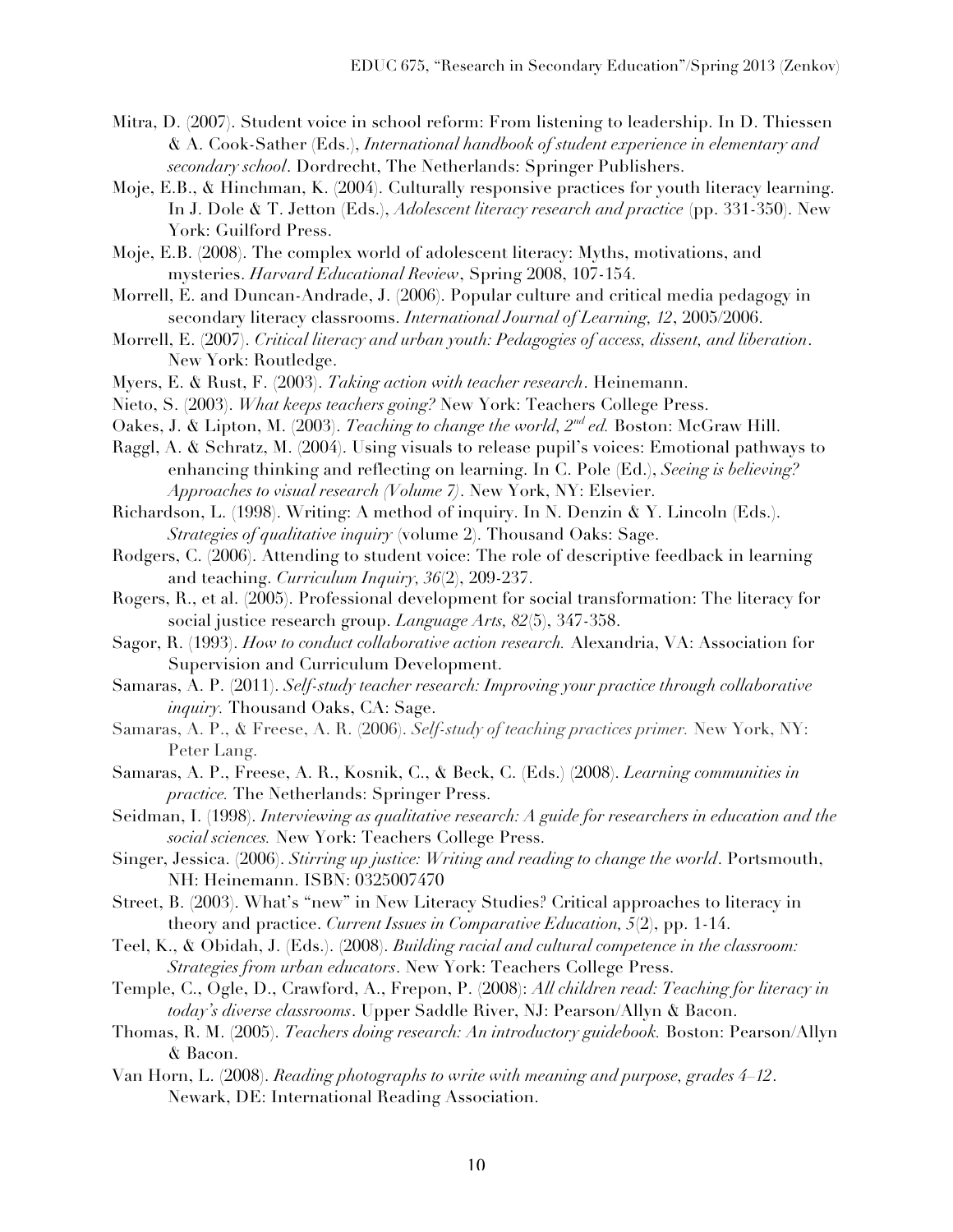- Villegas, A. & Lucas, T. (2007). The culturally responsive teacher. *Educational Leadership. 64*(6), 28-33.
- Whitford, B. L. & Wood, D.R. (2010). *Teachers learning in community: Realities and possibilities*. Albany, NY: SUNY.
- Yonezawa, S., & Jones, M. (2007). Using student voices to inform and evaluate secondary school reform. In D. Thiessen & A. Cook-Sather (Eds.), *International handbook of student experience in elementary and secondary school* (pp. 681-710). The Netherlands: Springer Publishers.
- Zenkov, K., Harmon, J., van Lier, P., & Marquez, M. (2008). Picture this: Seeing diverse city students' ideas about schools' purposes, impediments, and supports. *Multicultural Perspectives*.

## *Qualitative Analysis*

- Bogdan, R. C., & Biklen, S. K. (1992). *Qualitative research for education: An introduction to theory and methods*. Boston, MA: Allyn & Bacon.
- Czaja, R., & Blair, J. (1996). *Designing surveys: A guide to decisions and procedures.* Thousand Oaks, CA: Pine Forge Press.
- Maxwell, J.A. (2005). *Qualitative research design: An interactive approach (2nd Edition).* Thousand Oaks, CA: Sage.
- Miles, M. B., & Huberman, A. M. (1994). *Qualitative data analysis*. Thousand Oaks, CA: Sage.
- Patton, M. Q. (1990). *Qualitative evaluation and research methods (2nd Edition)*. Thousand Oaks, CA: Sage.
- Strauss, A., & Corbin, J. (1990). *Basics of qualitative research: Grounded theory procedures and techniques*. Newbury Park, CA: Sage.

## *Quantitative Analysis and Statistics*

- Bartz, A. E. (1999). *Basic statistical concepts (4th ed)*. Upper Saddle River, NJ: Merrill.
- Cronk, B. C. (2002). *How to use SPSS: A step-by-step guide to analysis and interpretation (2nd ed).*  Los Angeles, CA: Pyrczak Publishing.
- Jaeger, R. M. (1993). *Statistics: A spectator sport (Second Edition).* Newbury Park, CA: Sage.
- Rovessi, C., & Carroll, D. J. (2002). *Statistics made simple for school leaders.* Lanham, MD: Scarecrow Press.
- Salkind, N. (2000). *Statistics for people who think they hate statistics.* Thousand Oaks, CA: Sage.

## *Research and Writing*

Booth, W.C., Colomb, G.G., & Williams, J.M. (1995). *The craft of research*. Chicago, IL: The University of Chicago.

Dahl, K.K. (1992). *Teacher as writer: Entering the professional conversation.* Urbana, IL: NCTE.

## *General Websites*

- George Mason University Library: **http://library.gmu.edu/**
- What Kids Can Do: **www.whatkidscando.org**
- Through Students' Eyes: **www.throughstudentseyes.org**
- International Visual Sociology Association (IVSA): **www.visualsociology.org**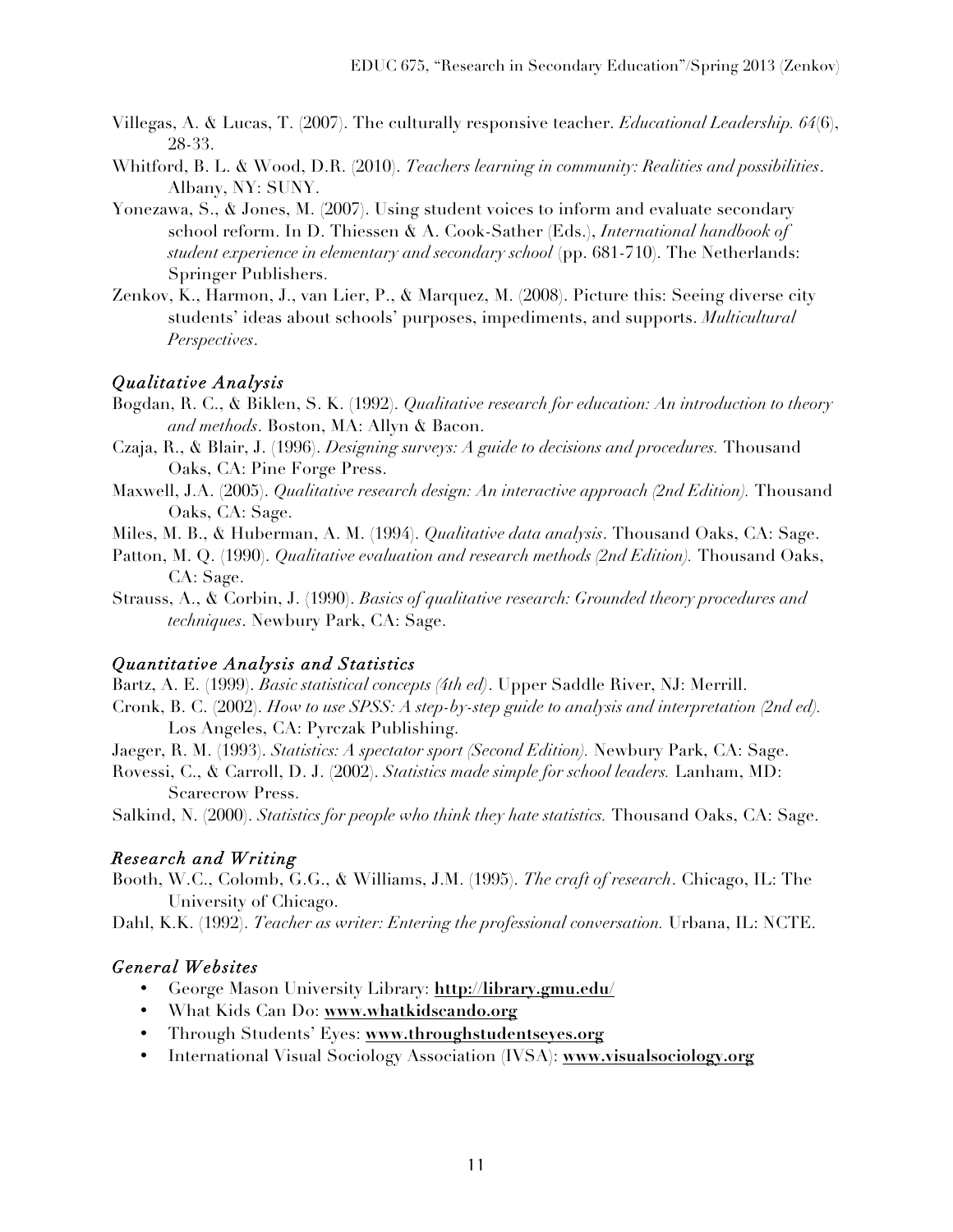# *Action/Teacher Research/Research Websites*

- http://gse.gmu.edu/research/tr/tr\_action/ (GMU teacher research site)
- http://www.accessexcellence.org/LC/TL/AR/ (teacher research site)
- http://www.standards.dfes.gov.uk/ntrp/ (UK teacher research site)
- http://www.teacherresearch.net/ (international teacher research site)
- http://www.gmu.edu/departments/english/composition/wits/research/index.html
- http://library.gmu.edu/mudge/Dox/basics.html

# *Data Collection Tools*

- Go to Googledocs, then "spreadsheets" to create survey.
- Survey Monkey: http://www.surveymonkey.com/home.asp

## *National Reports and Test Reporting Centers*

- A Nation at Risk: http://www.ed.gov/pubs/NatAtRisk/risk.html
- The Nation's Report Card/National Assessment of Educational Progress: http://nces.ed.gov/nationsreportcard/
- National Center for Educational Statistics: http://nces.ed.gov/help/sitemap.asp
- TIMSS and PIRLS (The International Math and Science Study and International Literacy Study): http://www.timss.org/
- Best Evidence/School Reform Reports/School Models (Johns Hopkins University): http://www.bestevidence.org/index.htm

# *Virginia State Standards*

- Virginia Department of Education: http://www.pen.k12.va.us/
- State of Virginia, SOL Resources: http://www.pen.k12.va.us/VDOE/Instruction/sol.html
- State of Virginia Standards of Learning Test Information: http://www.pen.k12.va.us/VDOE/src/SOLassessments.shtml

## **Course Requirements**

# *General*

All assignments should be turned in on the due date indicated in the schedule below via email. The submission deadline for assignments is Wednesday midnight (US eastern standard time) each week. All projects must be typed, in 12-point font, with one-inch margins, doublespaced, in Times New Roman font, and follow APA guidelines. Writing quality (including mechanics, organization, and content) is figured into the overall points for each writing assignment, so please proofread carefully. Late papers and projects will not be accepted without penalty, excepting extraordinary circumstances. I am happy to clarify and lend assistance on projects and assignments, but please contact me within a reasonable timeframe. Please title each assignment with your last name, the name of the project/assignment, and the date you are submitting it (e.g., Smith\_Literature\_Review\_Draft\_9-1-12). *Note: I reserve the right to add, alter, or omit any assignment as necessary during the course of the semester.*

# *Attendance and Participation (15 points)*

Students are expected to attend *all* class periods of courses for which they register. Class participation—both in on-line and face-to-face settings—is important not only to the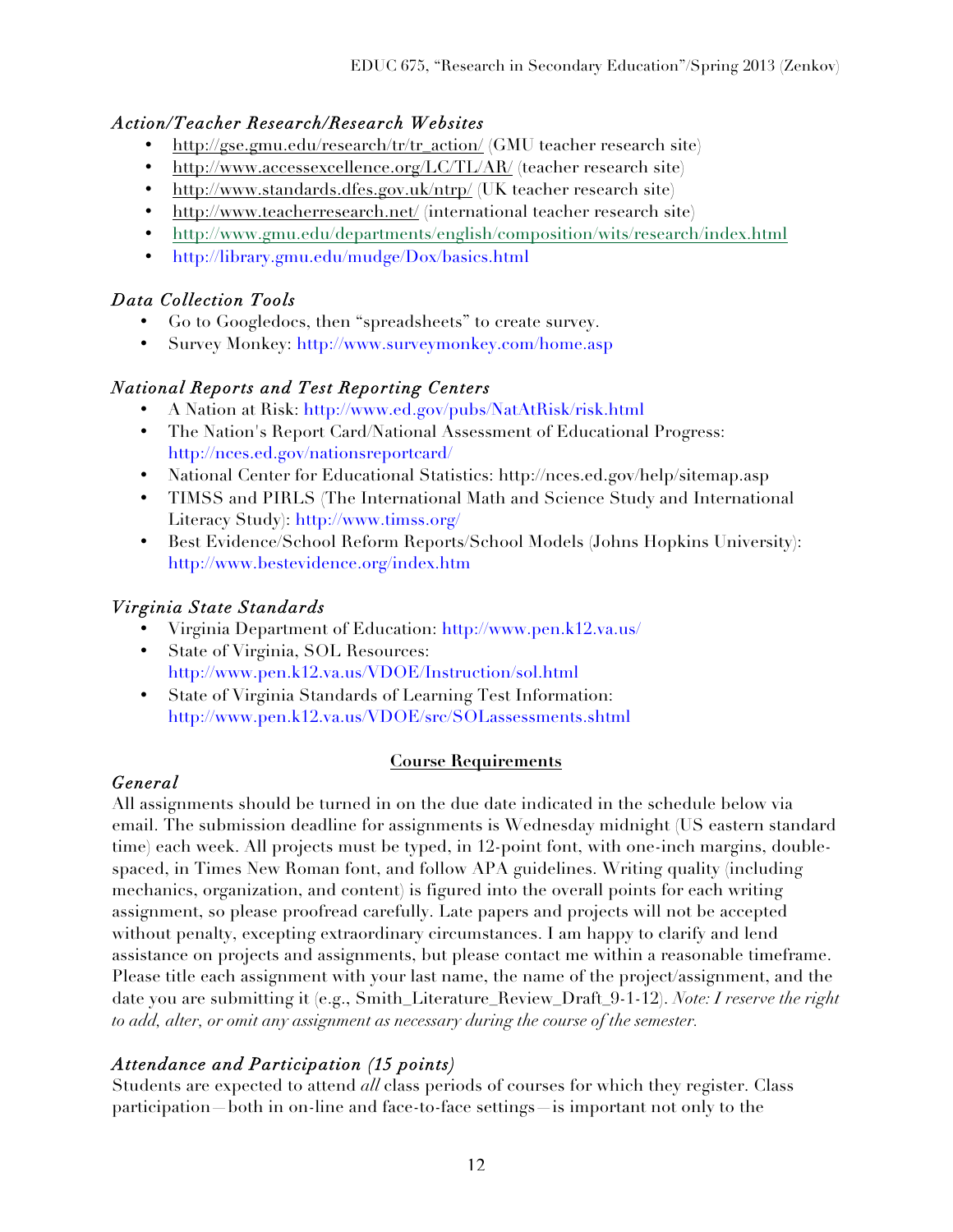individual student, but to the class as whole. Class participation is a factor in grading; instructors may use absences, tardiness, or early departures as de facto evidence of nonparticipation and as a result lower the grade. Participants are expected to read the assigned materials, complete on-line activities including pre-session Blackboard assignments, arrive promptly, attend all class meetings for the entire session, and participate in on-line and faceto-face class discussions. It is your responsibility to offer insights, questions, comments, and concerns from the readings; I suggest that you keep a reading log that includes both notes on and reactions to each reading. This log could also contain the field notes that you will take on your classroom as you complete your research project. If, due to an emergency, you will not be able to participate during a given week of class, please contact me as soon as possible and certainly prior to any face-to-face class time; it's best to do so via my email or my mobile phone (216.470.2384). Students are responsible for obtaining information given during class discussions despite attendance. Demonstration of positive and collaborative professional dispositions toward colleagues during peer review, along with a willingness to accept constructive criticism, is a course expectation.

By virtue of agreeing to work together in this course we instantly formed a new community. This community will be rooted in mutual respect and shared responsibility; these foundations translate into consistent and punctual attendance and active participation in all class activities. My goal is to develop a comfortable on-line and face-to-face classroom community where risktaking is encouraged; we can only grow through such open-heartedness. Your attendance, thoughtfulness, clarity, and active sharing of responsibility for our classroom community will affect your grade. It is your responsibility to share and respond with insights, questions, comments, concerns, artifacts, and images from the readings and your teaching and research experiences. Absences and tardies—in both on-line and campus class sessions—will impact your grade. Two tardies are equal to one absence, and missing 30% or more of class sessions will result in automatic course failure. Please turn off all mobile phones, computers, and pagers when you participate in our class.

You will have the chance to work with "critical friends" across the semester as you draft and craft your teacher research project. A critical friend is first of all a colleague whom you trust personally and professionally. S/he is also someone who is kind but courageous about asking provocative questions about your work and your perspective. In our course, a significant amount of in- and out-of-class time will be spent in our critical friends groups, and I will offer you tools to use to support the creation and revision of each section of your teacher research reports. These activities will require that you follow the outlined procedures quite closely not religiously or without modification—but trusting the critical friends process and your peers. Let's keep in mind that critical friends intend not just to know their own work but to understand the contexts, circumstances, and settings of their peers' efforts. Let us also be advocates for each others' critical reflections on our teaching practices. We will establish nonnegotiables for our work as a class and for each of our critical friends groups.

*Note: Class participation (and Blackboard Discussion Board participation) may include development of an action research proposal, creation of a tentative project timeline, completion of a weekly researcher log of your project progress, drafting of weekly exit notes after our class sessions, and/or the completion of "analytic memos."*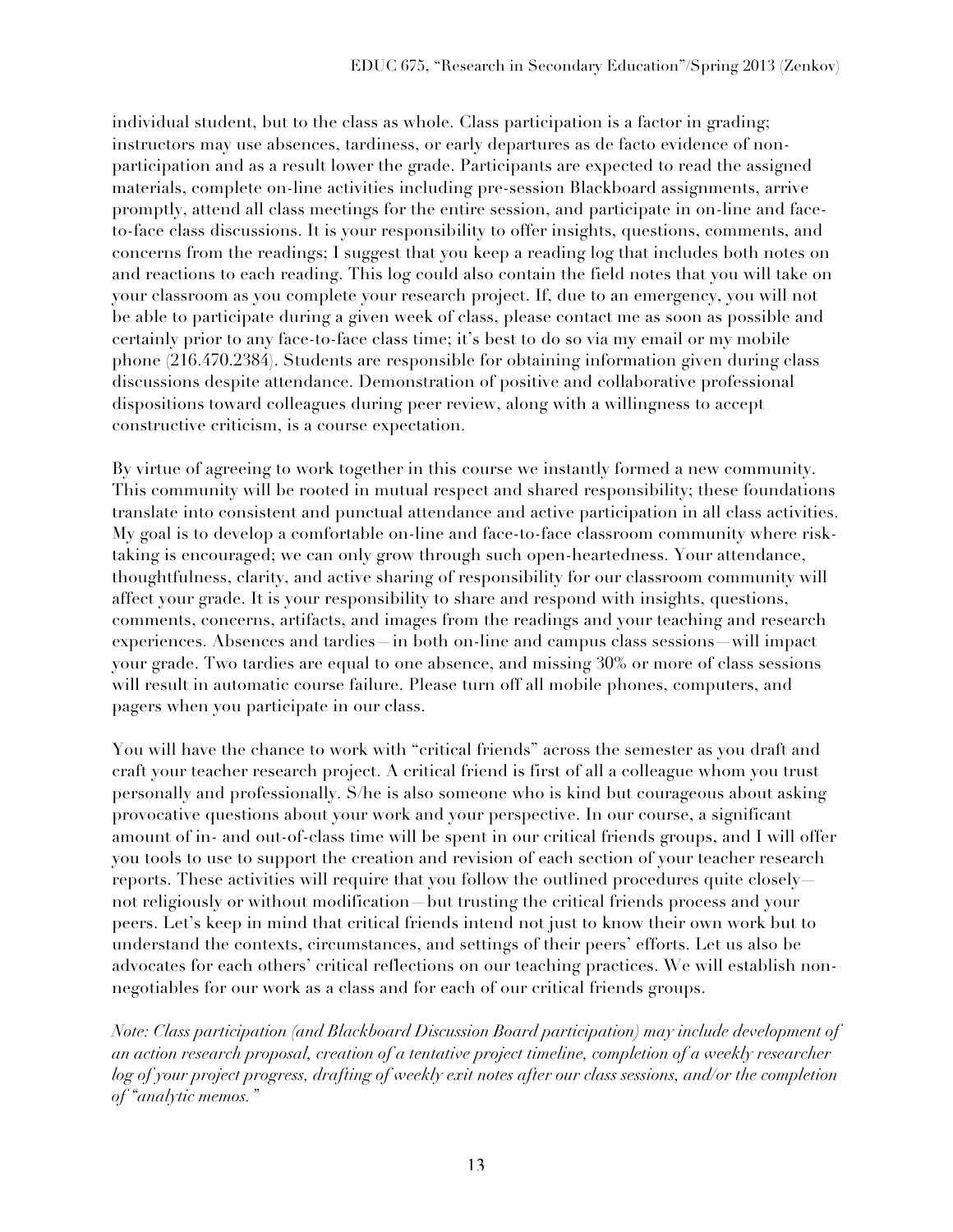# *Blackboard Participation and Assignments (15 points)*

Participants are expected to log onto Blackboard at least three times weekly. The Blackboard URL is **https://mymasonportal.gmu.edu/webapps/portal/frameset.jsp**. Each member of our class will be responsible for contributing at least one posting to each discussion, accompanied by one image/artifact that is related to the ideas and/or events described in your posting. Each class member will also be required to respond to at least three peers each week, two of whom will be scheduled on a rotating basis and at least one other of your choosing. Please post contributions by the end of the week in which the topic is discussed. Discussion postings should be thorough and thoughtful. Just posting an "I agree/disagree with your comment" or "I think the same" to someone else's thoughts is not considered adequate. *Note: Access to the Internet to search for resources and to engage in online course related activity is required approximately three times per week.* 

1) Assignment #1 (due Jan  $30<sup>th</sup>$ )

Post a brief biographical sketch introducing yourself to the class. Also attach a photo of yourself (not larger than 300 pixels by 300 pixels), preferably a close up of you in your work environment. Then, please choose and respond to at least two of the following questions on the Discussion Board and upload one accompanying image or artifact that relates to the ideas or experiences you describe:

- As you understand it, what is the scientific method and what is its purpose?
- When you hear the term "education research" what do you think?
- What has your experience been in reading education research studies, reports or articles? How have they been beneficial?
- Have you conducted or taken part in a research project or study? If so, please describe the experience, including your role.
- 2) Assignment #2 (due Feb  $6<sup>th</sup>$ )

Please respond to BOTH of the following questions on the Discussion Board, then upload one accompanying image or artifact that relates to the ideas or experiences you describe:

- What problem or issue in your class would you like to make your area of focus? Why?
- Action Research is often criticized because the outcomes are not generalizable. How might you respond to this concern in defending action research as a viable research method?
- 3) Assignment #3 (due Feb  $13<sup>th</sup>$ )

On p. 60 Mills lists the nine steps in the "Action Research Plan." Please prepare the following first three steps and upload them to the Assignments section on Bb, then upload one accompanying image or artifact that relates to the ideas or experiences you describe:

- i) Write an area-of-focus statement
- ii) Define the variables
- iii) Develop a research question
- 4) Assignment #4 (due Feb  $20<sup>th</sup>$ )

Please respond to ONE of the following items on the Discussion Board, then upload one accompanying image or artifact that relates to the ideas or experiences you describe:

• On p. 92 Mills defines the term "triangulation." How will you triangulate the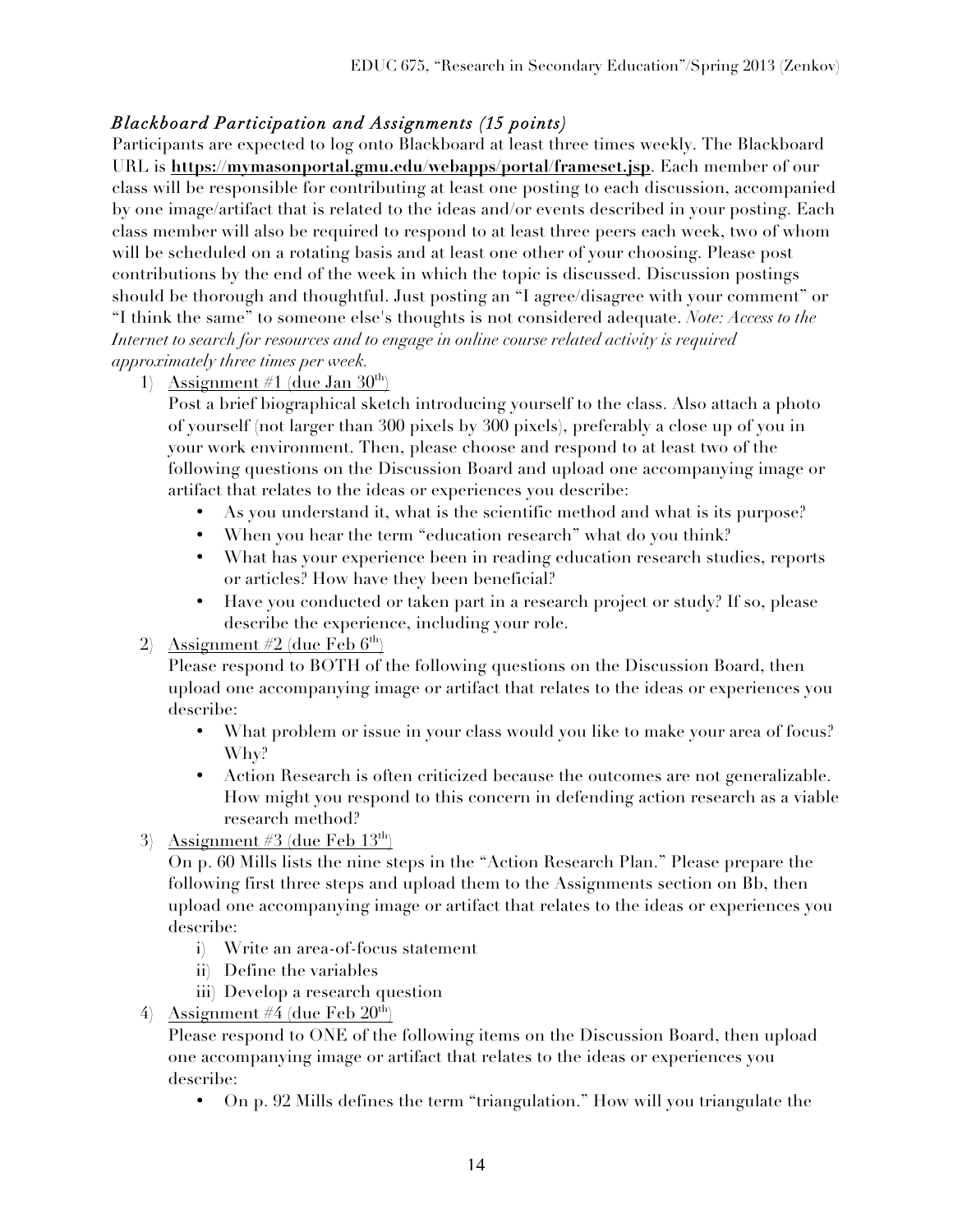data collection in your study? Why did you choose these sources?

- How will you insure that your study is VALID?
- How will you insure that your data collection techniques are RELIABLE?
- 5) Assignment #5 (due Feb  $27<sup>th</sup>$ )

Please respond to ONE of the following questions on the Discussion Board, then upload one accompanying image or artifact that relates to the ideas or experiences you describe:

- What steps will you take to insure that your study has met all ethical challenges?
- What is your school's ethics policy regarding the collection of data from students?
- 6) Assignment #6 (due Mar  $6<sup>th</sup>$ )

Return to the Action Research Plan on p. 60 in Mills. Please upload your responses to the following items to the Assignments section of Bb, then upload one accompanying image or artifact that relates to the ideas or experiences you describe:

- iv) Describe the intervention or innovations
- v) Describe the membership of the action research group
- vi) Describe negotiations that need to be undertaken
- vii) Develop a timeline
- viii) Develop a statement of resources
- ix) Describe the data collection sources and process, including plan for triangulation.
- 7) Assignment #7 (due Mar  $20<sup>th</sup>$ )

Prepare a list of ten references (APA style) you have identified so far in your review of the literature that appear to be relevant to your study. References should be from refereed journals, books, and scholarly compilations.

8) Assignment #8 (due Mar  $27<sup>th</sup>$ )

During the data collection period, please respond each week to the following questions: 1) What is an example of the primary, most interesting, most surprising, most consistent, or most representative data you have gathered this week? 2) What initial sense (analysis!) have you made of any data you collected this week or thus far in your study?

9) Assignment #9 (due Apr  $3^{\text{rd}}$ )

During the data collection period, please respond each week to the following questions: 1) What is an example of the primary, most interesting, most surprising, most consistent, or most representative data you have gathered this week? 2) What initial sense (analysis!) have you made of any data you collected this week or thus far in your study?

10) Assignment #10 (due Apr  $10^{th}$ )

During the data collection period, please respond each week to the following questions: 1) What is an example of the primary, most interesting, most surprising, most consistent, or most representative data you have gathered this week? 2) What initial sense (analysis!) have you made of any data you collected this week or thus far in your study?

11) Assignment #11 (due Apr  $17<sup>th</sup>$ )

During the data collection period, please respond each week to the following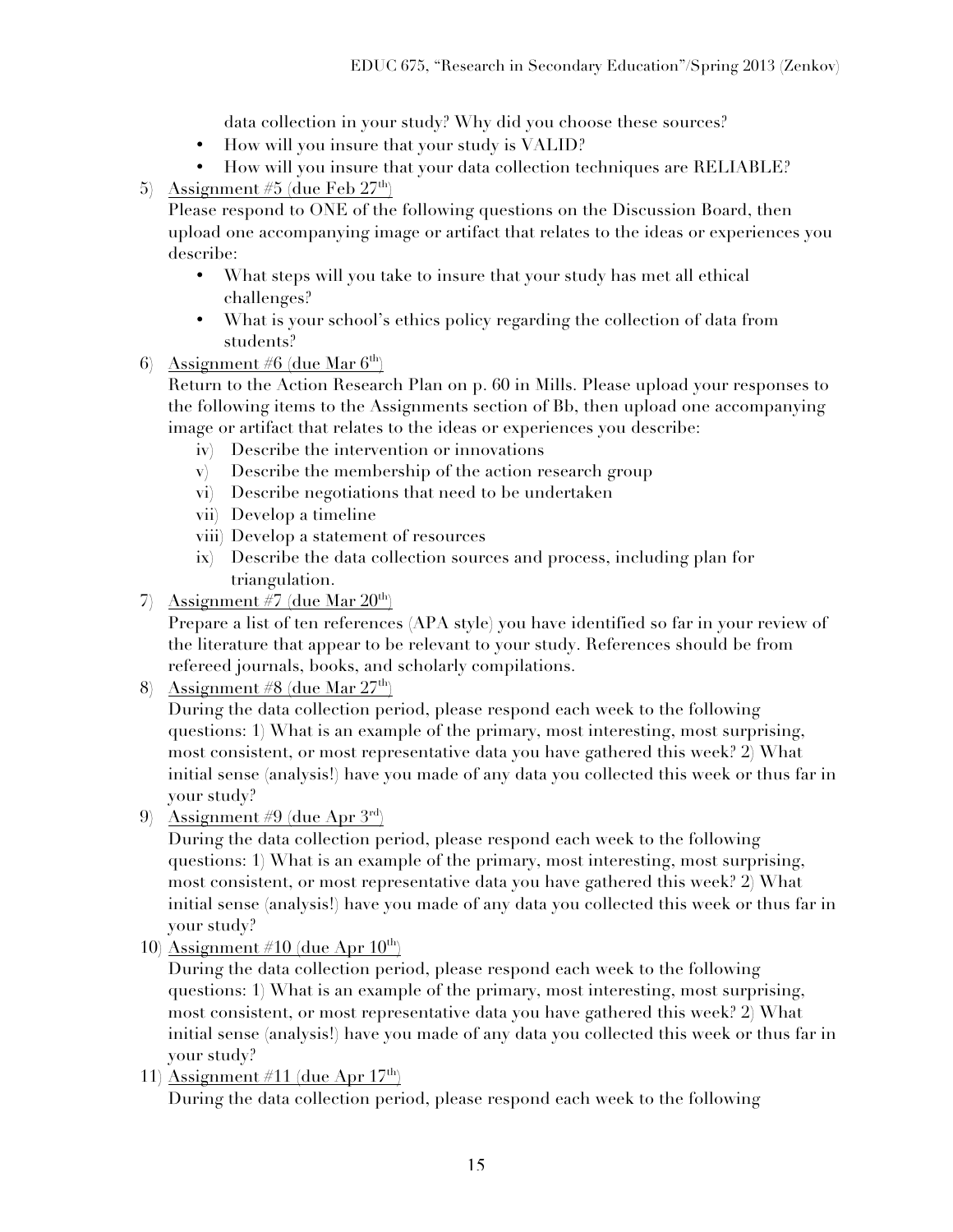questions: 1) What is an example of the primary, most interesting, most surprising, most consistent, or most representative data you have gathered this week? 2) What initial sense (analysis!) have you made of any data you collected this week or thus far in your study?

12) Assignment #12 (due Apr 24)

For this week's posting—to which I would like everyone to respond—please consider the following: What have been your top two or three questions about this action research work thus far? That is, questions about the PROCESS of doing action research, the challenges of doing it. And how would you answer those questions now, if such a question was posed to you by someone else planning to take this course or conduct an action research project in the future? (I will compile these questions and answers into a list for all of us to consider).

# *Action Research Project Draft Components (15 points)*

You will submit for instructor and peer review the following draft sections of your action research paper: introduction/contexts, literature review, methodology, findings, discussion/action plan. Due dates of these drafts are listed in the schedule below, and the specific elements of these sections will be provided via samples, descriptions, and rubrics. Completing these draft elements will scaffold you toward completion of your final project—a very good thing.

# *Focus Group Sessions (5 points)*

Working in small groups (3-4), participants will choose a topic related to their research interests, examine the topic or issue within the context of what they have learned in the master's program, review at least one research article on their topic, present their findings to the whole class, and engage the class in a discussion of the topic. Do your best to use a discussion strategy that you and your peers might implement in your own school settings. Groups must provide a two-page summary and critique of their research findings, with copies for all members of our class. These presentations must relate to both the research information they have read and to their own experiences with the topic. For example, a group may elect to present ideas on the topic of "differentiating instruction for English Speakers of Other Languages and/or international students." The group presentation would highlight ideas on the topic and generate class discussion on differentiating instruction. Please email members of our class with an article URL at least one week in advance of your presentation session so that your peers can read this article.

# *Action Research Project (50 points)*

Participants will design and conduct an action research project that is relevant to their present or future teaching positions. Outlines, examples, descriptions, and rubrics of these projects will be provided. You will write a literature review and proposal for this project, collect and analyze preliminary data, and share the results of your study with both our class (and potentially an outside audience) in a PowerPoint presentation. It is possible to partner with another student for the purpose of sharing data and researching different aspects of a common topic; each partner, however, must submit an original, stand-alone report. Each participant will make an in-class ten-minute presentation (ungraded) on her/his project; an outline and examples of these presentations will be provided. Please note that projects or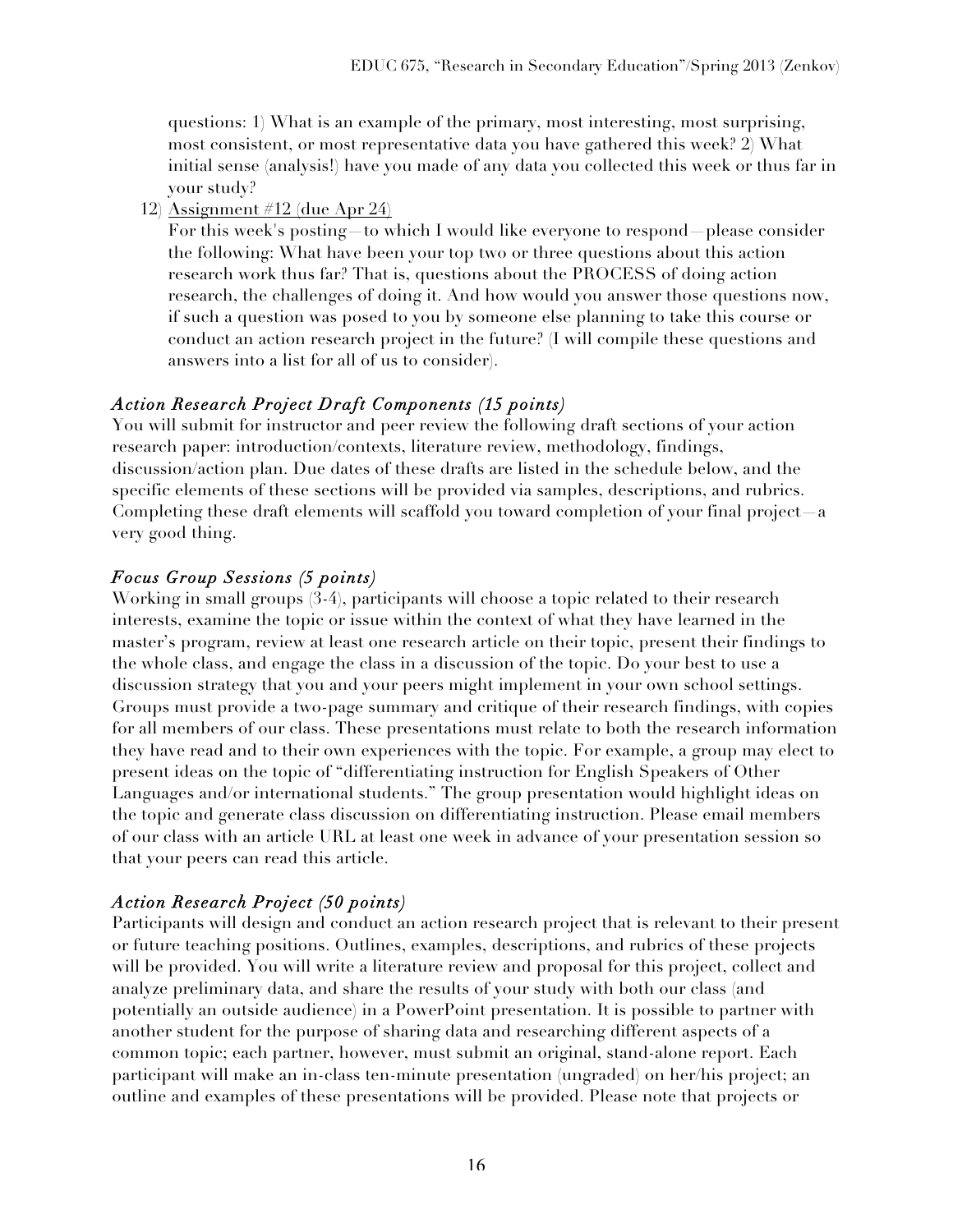papers submitted for credit in another course cannot also be used for a grade in this course. Your data sources for this project must include either (or both) of the following artifacts: 1) visual representations (images or photographs of your classroom, students at work, etc.); 2) student feedback related to your research question and your teaching intervention. When considering research topics, you should identify a research question that really matters to you. It should be something about which you are curious and with which you are willing to spend time researching and learning. In the words of a former Mason student, "If you aren't eager to spend several days curled up reading about your topic, then it's not love, and you need to ditch it and find another topic."

## *Best Practices Showcase*

Best Practices Showcase (BPS) is the Masters of Education Exit Requirement through which you as a masters candidate present your understandings, applications, and critical reflections of standards-based and content pedagogical knowledge to peers, faculty, and school community partners. The essence of the BPS requires submission of three artifacts through which you describe, interpret and analyze best practices, assessing the impact of your pedagogies on student learning and on your professional development. *Note: The Best Practices Showcase is an ungraded requirement for our course. Students are required to successfully complete a Best Practices Showcase presentation and present it to the Secondary Program Faculty and potentially to members of the larger college community. Your grade for EDUC 675 will be posted only upon successful completion of the Best Practices Showcase requirements. Further information will be provided about BPS early in the semester.* 

## *TaskStream Requirements*

Every student registered for any Masters of Education course with a required performancebased assessment (PBA) is required to submit this assessment to TaskStream (regardless of whether a course is an elective, a onetime course or part of an undergraduate minor.) Evaluation of your performance-based assessment will also be provided using TaskStream. The performance-based assessment for EDUC 675 is the Action Research Project. Failure to submit the assessment to TaskStream will result in the course instructor reporting the course grade as Incomplete (IN). Unless this grade is changed upon completion of the required TaskStream submission, the IN will convert to an F nine weeks into the following semester. Details about which course assignment will serve as the required PBA for this course will be provided in the first week of class.

## **Assessment and Mastery Grading**

All assignments will be evaluated holistically using a mastery grading system; the general rubric is described below, and a specific rubric provided with each assignment. A student must demonstrate "mastery" of each requirement of an assignment; doing so will result in a "B" level score. Only if a student additionally exceeds the expectations for that requirement through quality, quantity, or the creativity of her/his work—will she/he be assessed with an "A" level score. With a mastery grading system, students must *choose* to "go above and beyond" in order to earn "A" level scores.

• "A" level score = Student work is well-organized, exceptionally thorough and thoughtful, candid, and completed in a professional and timely manner. Student followed all format and component guidelines, as well as including additional relevant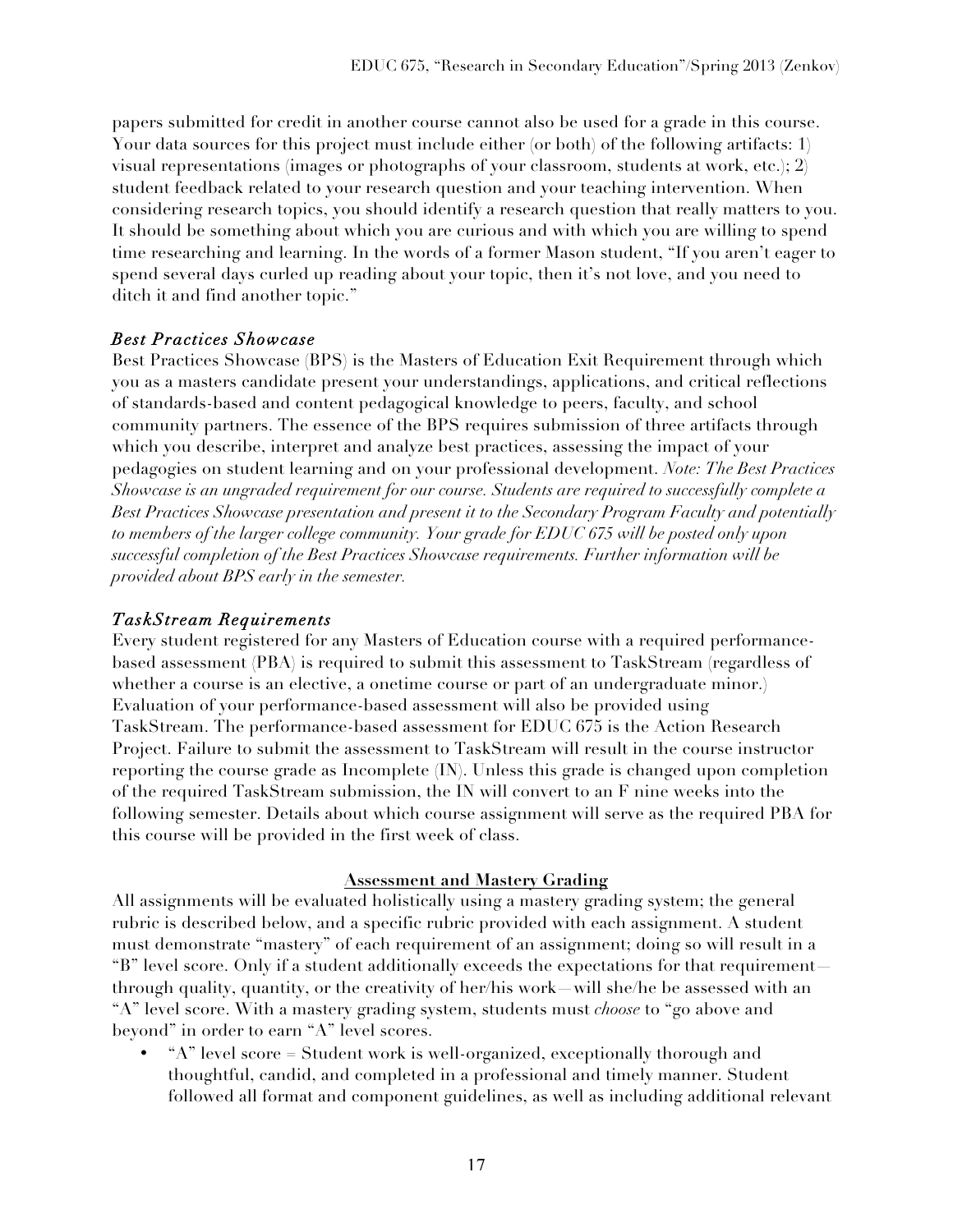component. Student supports assertions with multiple concrete examples and/or explanations. Significance and/or implications of observations are fully specified and extended to other contexts. Student work is exceptionally creative, includes additional artifacts, and/or intentionally supports peers' efforts.

- "B" level score = Student work is well organized, thorough, thoughtful, candid, and completed in a professional and timely manner. Student followed all format and component guidelines. Student supports assertions with concrete examples and/or explanations. Significance and/or implications of observations are fully specified.
- "C" level score = Student provides cursory responses to assignment requirements. Student did not follow all format and component guidelines. Development of ideas is somewhat vague, incomplete, or rudimentary. Compelling support for assertions is typically not provided.
- $F''$  level score = Student work is so brief that any reasonably accurate assessment is impossible.

## *Grading Scale*

| $A = 95-100\%$        | $B = 80-82\%$   |
|-----------------------|-----------------|
| $A = 90-94\%$         | $C = 70-79\%$   |
| $B_{\pm} = 87 - 89\%$ | $F =$ Below 70% |
| $B = 83 - 86\%$       |                 |

Incomplete (IN): This grade may be given to students who are passing a course but who may be unable to complete scheduled course work for a cause beyond reasonable control. The student must then complete all the requirements by the end of the ninth week of the next semester, not including summer term, and the instructor must turn in the final grade by the end of the 10th week. Faculty may grant an incomplete with a contract developed by the student with a reasonable time to complete the course at the discretion of the faculty member.

## *Assignments/Possible Points*

Attendance and Participation = 15 points Blackboard Participation and Assignments = 15 points Action Research Project Draft Components = 15 points

- Introduction/Contexts
- Literature Review
- Methodology
- Findings
- Discussion/Action Plan)

Focus Group Sessions = 5 points

Action Research Project (including presentation) = 50 points  $Total = 100 points$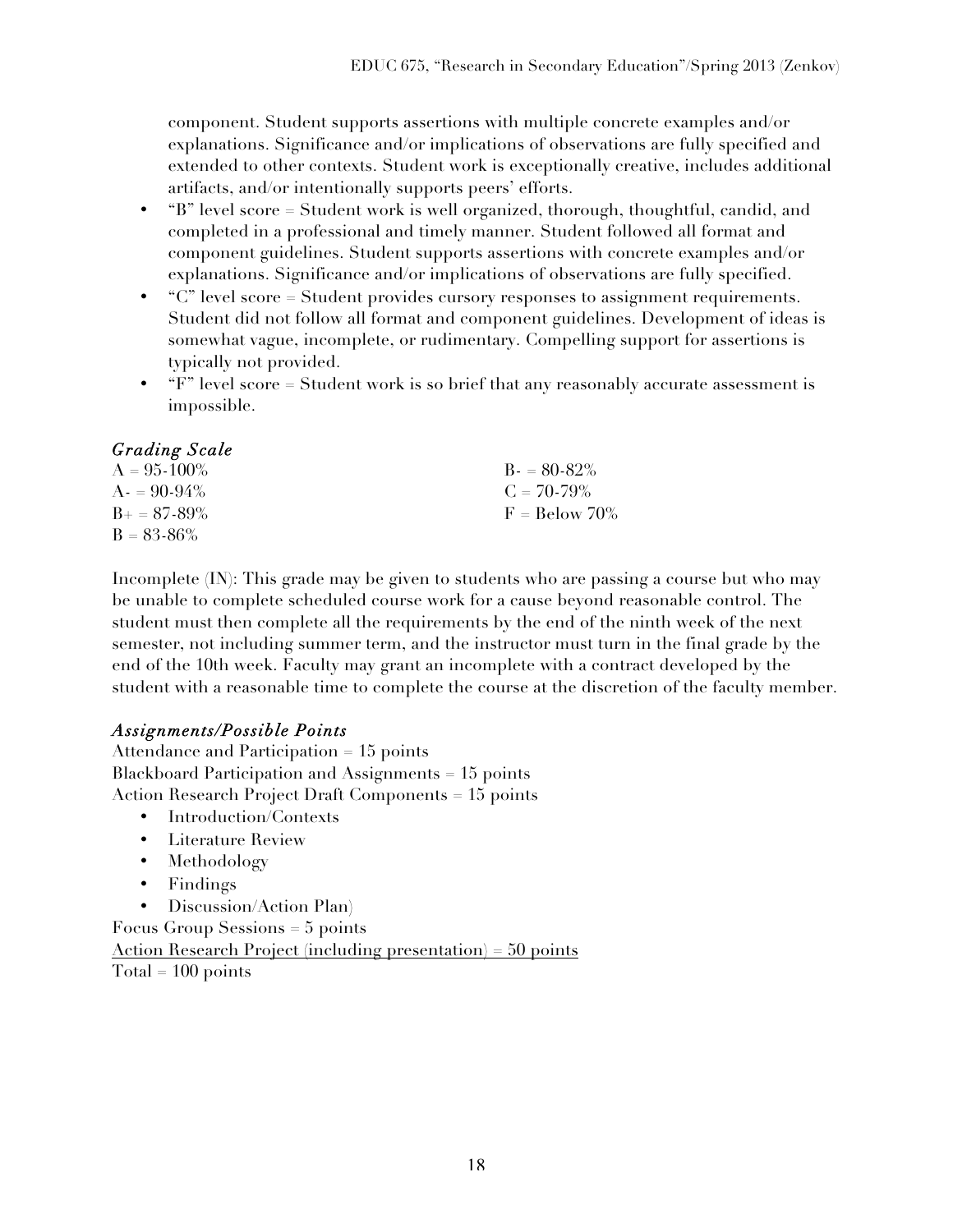EDUC 675, "Research in Secondary Education"/Spring 2013 (Zenkov) EDUC 675, "Research in Secondary Education"/Spring 2013 (Zenkov)

# **Tentative Schedule Tentative Schedule**

| Week $\#$ /                | Topic/Detail                                                | Assignment due                      | Reading                                  |
|----------------------------|-------------------------------------------------------------|-------------------------------------|------------------------------------------|
| Dates                      |                                                             |                                     |                                          |
| Week #1                    | requirements<br>• Introductions, course overview, syllabus, | • None!                             | $\bullet$ None                           |
| Jan23                      | • Introduction to action research (AR                       |                                     |                                          |
| (Lanpus)                   | Types and corresponding sources of data                     |                                     |                                          |
|                            | Scheduling conference times                                 |                                     |                                          |
| Week #2                    | Understanding AR<br>$\bullet$                               | • Discussion Board Assignment $#$   | • $AR$ , Chapter 1                       |
| J <sub>am</sub> 30         | $\bullet$ "Education research"                              | · Biographical Sketch               | · Zenkov, et al action research          |
| Conferences)<br>Online and | • Action Research Expert: Zenkov                            |                                     | project                                  |
| Week $#3$                  | $\bullet$ Deciding on an area of focus                      | • Discussion Board Assignment $\#2$ | $\bullet$ AR, Chapter 3                  |
| Feb 6                      | • Developing research questions                             |                                     | · Ewaida action research project         |
| (Canpus)                   | Action Research Expert: Marriam Ewaida                      |                                     |                                          |
| Week $\#4$                 | Ethics of action research                                   | • Discussion Board Assignment $\#3$ | $\bullet$ AR, Chapter 2                  |
| Feb <sub>13</sub>          | • Action Research Expert: Matthew Groves                    | • Draft Introduction/Contexts       | Groves action research project           |
| (Online)                   |                                                             |                                     |                                          |
| Week #5                    | • Data collection techniques                                | • Discussion Board Assignment $\#4$ | $\bullet$ AR, Chapter 4                  |
| Feb 20                     | Focus Group Session                                         | • Focus Group $#1$                  | · Focus Group article                    |
| (Campus)                   | • Mason library visit (tentative)                           |                                     | · Tumolo action research project         |
|                            | Action Research Expert: Marlies Tumolo                      |                                     |                                          |
| Week $#6$                  | $\bullet$ Variability, Reliability, and Generalizabili      | • Discussion Board Assignment $#5$  | $\bullet$ AR, Chapter 5                  |
| Feb <sub>27</sub>          | • Data analysis and interpretation                          | • Draft Literature Review           | · Marcus-Nazlica action research         |
| (Online)                   | • Action Research Expert: Annalise Marcus-Nazlica           |                                     | project                                  |
| Week $\#7$                 | • Data Analysis and Interpretation                          | • Discussion Board Assignment #6    | $\bullet$ AR, Chapter 6                  |
| Mar 6                      | · Focus Group Session                                       | $\bullet$ Focus Group #2            | · Focus Group article                    |
| (Campus)                   | • Action Research Expert: Daniel Vimont                     |                                     | • Vimont action research project         |
| Week #8<br>Mar13           | Spring break!                                               | · None!                             | • None!                                  |
|                            |                                                             |                                     |                                          |
| Weeks $#9$                 | • Action Planning for Educational Change                    | • Discussion Board Assignment $\#7$ | $\bullet$ AR, Chapter 7                  |
| Mar 20                     | • Data collection period                                    | $\bullet$ Draft Methodology         | $\bullet$ Flegal action research project |
| (Online)                   | • Action Research Expert: Jane Flegal                       |                                     | · Flegal research presentation           |